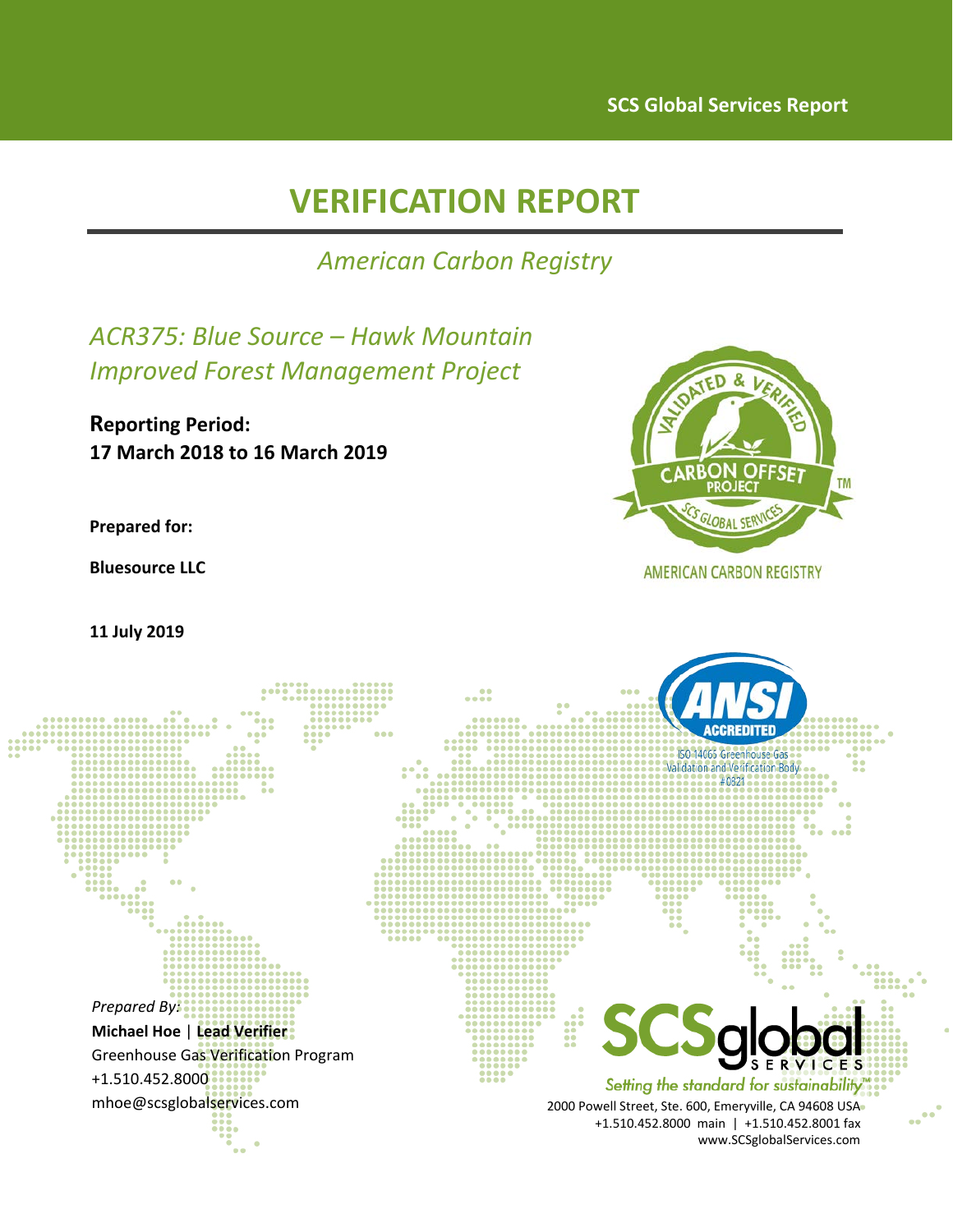| <b>Project Title</b>    | Blue Source - Hawk Mountain Improved Forest Management Project |  |
|-------------------------|----------------------------------------------------------------|--|
| Client                  | <b>Bluesource LLC</b>                                          |  |
| <b>Project Location</b> | Pennsylvania                                                   |  |
| <b>Reporting Period</b> | 17 March 2018 to 16 March 2019                                 |  |
| Prepared by             | <b>SCS Global Services (SCS)</b>                               |  |
| Date of Issue           | 11 July 2019                                                   |  |
| <b>Contact</b>          | 2000 Powell Street, Suite 600                                  |  |
|                         | Emeryville, CA 94608, USA                                      |  |
|                         | Web: http://www.scsglobalservices.com                          |  |
| <b>Audit Team</b>       | Lead Auditor: Michael Hoe, Verification Forester RPF#3058      |  |
|                         | Technical Reviewer: Letty Brown, Verification Forester         |  |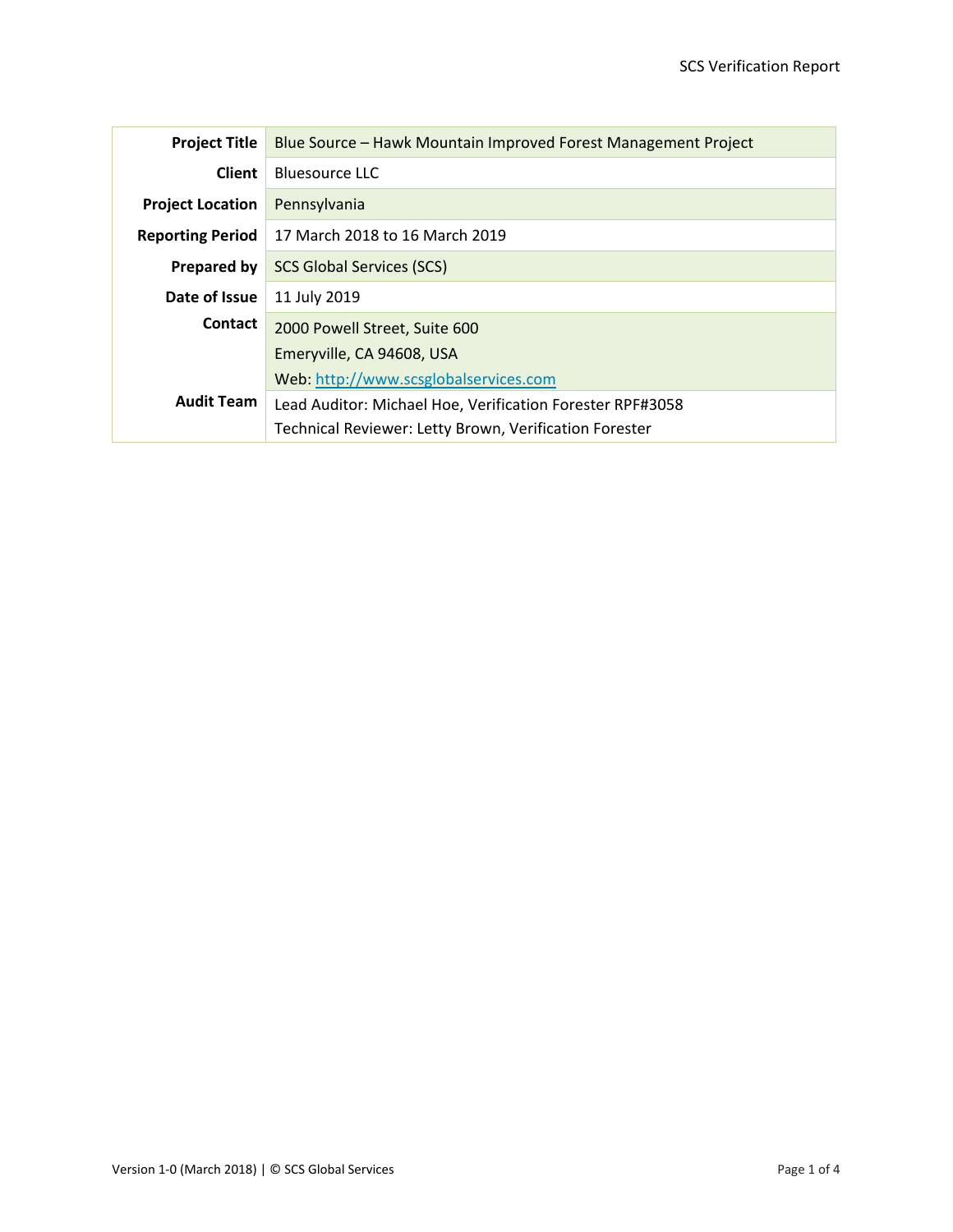# <span id="page-2-0"></span>**Summary**

SCS Global Services (SCS) has performed the verification of the Blue Source – Hawk Mountain Improved Forest Management Project ("the Project") developed by Blue Source, for the Hawk Mountain Sanctuary Association ("the Project Proponent"). This assessment covers the Project's greenhouse gas emission reductions reported to the American Carbon Registry (the Registry or ACR) for the reporting period 17 March 2018 to 16 March 2019. This report presents the verification process, the findings raised during the assessment, and the conclusion reached by SCS.

This verification was undertaken to evaluate the representations provided in the GHG Project Plan and Monitoring Report and assess whether the compiled data conforms to the assessment criteria. The evaluation was undertaken using the ACR Standard, Version 5.0 (February 2018), Improved Forest Management Methodology for Quantifying GHG Removals and Emission Reductions through Increased Forest Carbon Sequestration on Non‐Federal U.S. Forestlands, Version 1.3 (April 2018), and the ACR Validation and Verification Guidelines, Version 1.1 (June 2012).

In the course of this assessment the SCS verifiers developed findings which included New Information Requests (NIRs), Non-Conformity Reports (NCRs) and Observations (OBSs). During this verification 4 findings were issued: 2 NCRs, 1 NIR and 1 OBS. These findings are described in Appendix B. All NCRs and NIRs have been adequately responded to, resulting in their closure. OBSs are potential non-conformances that have been memorialized for future verifications.

SCS verified the adequacy of the information provided in the Monitoring Report and supporting documents, confirming that the documents meets the requirements of the assessment criteria. On the basis of the information made available to SCS and the analyses completed, SCS was able to reach a positive opinion, with a reasonable level of assurance, that the claimed emission reductions and removals presented by Bluesource LLC meets the requirements of ACR. Thus, SCS has verified 37,402 metric tonnes of CO<sub>2</sub>e reductions and removals from the Blue Source – Hawk Mountain Improved Forest Management Project for the reporting period of 17 March 2018 to 16 March 2019.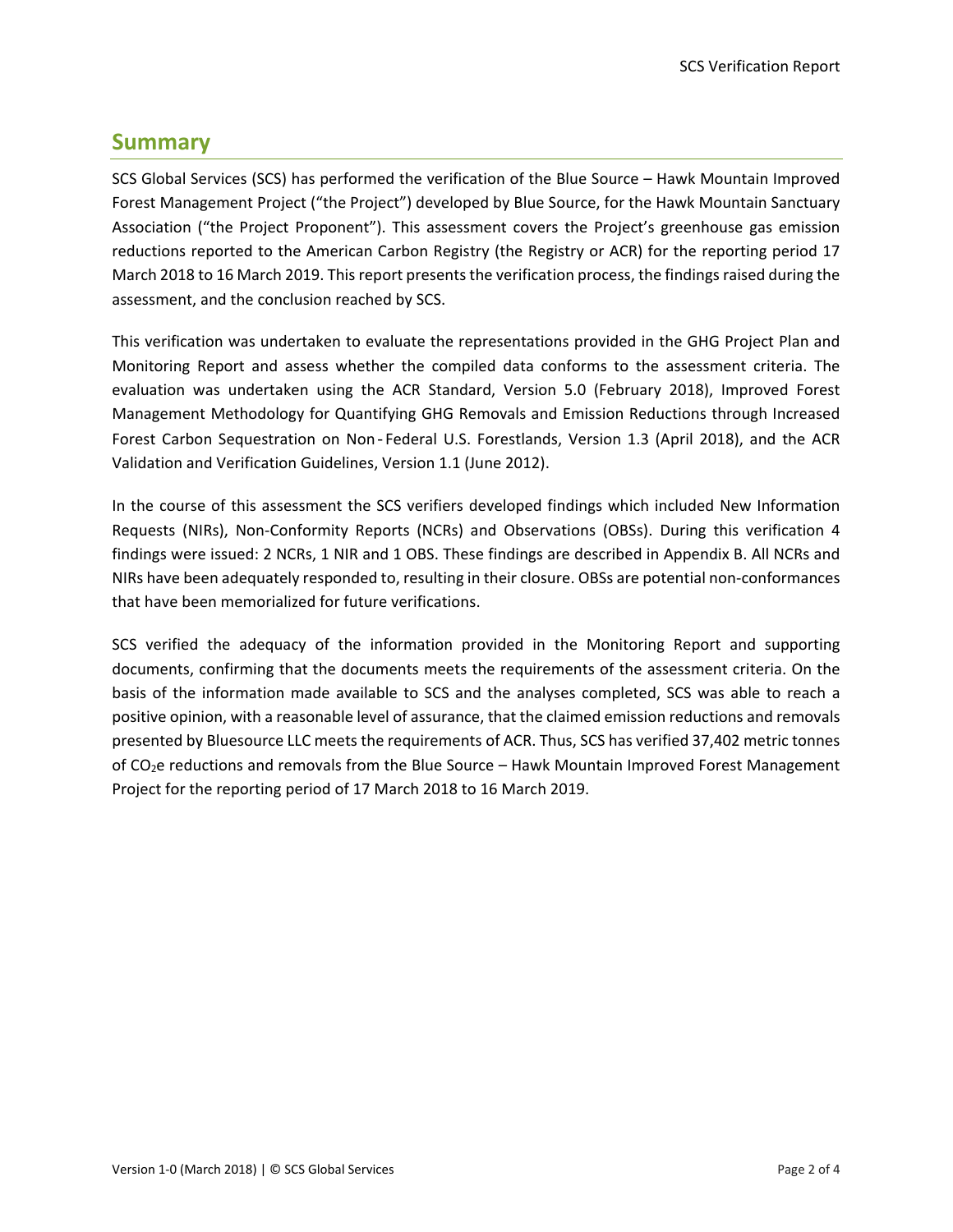# <span id="page-3-0"></span>**Table of Contents**

| $\mathbf{1}$                                                       |  |  |  |
|--------------------------------------------------------------------|--|--|--|
| 1.1<br>1.2                                                         |  |  |  |
| $\overline{2}$                                                     |  |  |  |
| 2.1<br>2.2<br>2.3                                                  |  |  |  |
| $\overline{\mathbf{3}}$                                            |  |  |  |
| 3.1<br>3.2<br>3.3<br>3.4<br>3.5<br>3.6                             |  |  |  |
| 4                                                                  |  |  |  |
| 4.1<br>4.1.1<br>4.1.2<br>4.1.3<br>4.1.4<br>4.1.5<br>4.1.6<br>4.1.7 |  |  |  |
| 4.1.8<br>4.1.9<br>4.2<br>4.2.1                                     |  |  |  |
| 4.2.2<br>4.2.3<br>4.2.4<br>4.2.5<br>4.2.6                          |  |  |  |
| 4.2.7                                                              |  |  |  |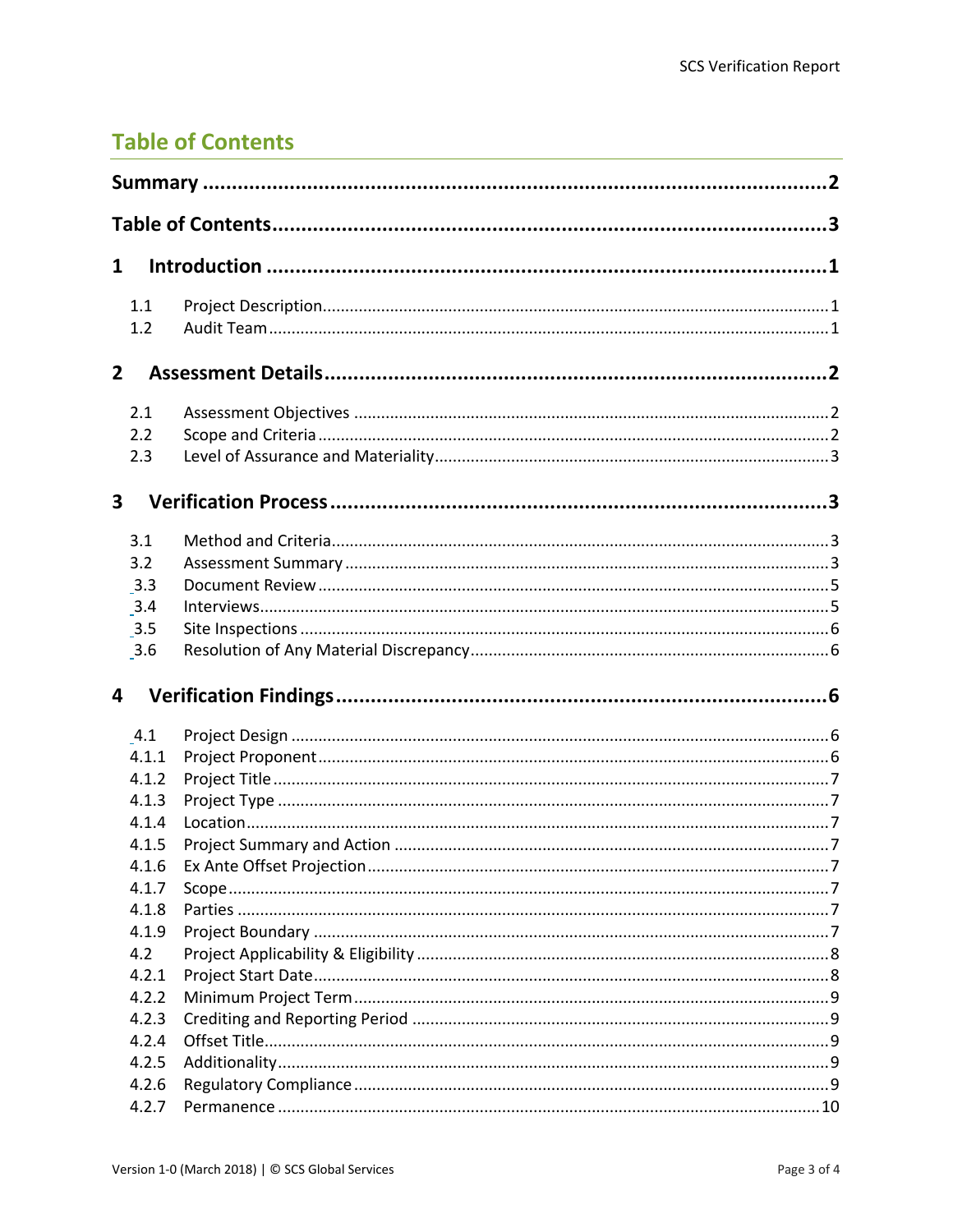| 4.2.9                                                             |  |  |
|-------------------------------------------------------------------|--|--|
|                                                                   |  |  |
| 4.3                                                               |  |  |
| 4.3.1                                                             |  |  |
| 4.3.2                                                             |  |  |
| 4.3.3                                                             |  |  |
| 4.3.4                                                             |  |  |
| 4.3.5                                                             |  |  |
| 4.3.6                                                             |  |  |
| 5                                                                 |  |  |
|                                                                   |  |  |
| Appendix B: List of Documents Reviewed During Audit Proceedings23 |  |  |
|                                                                   |  |  |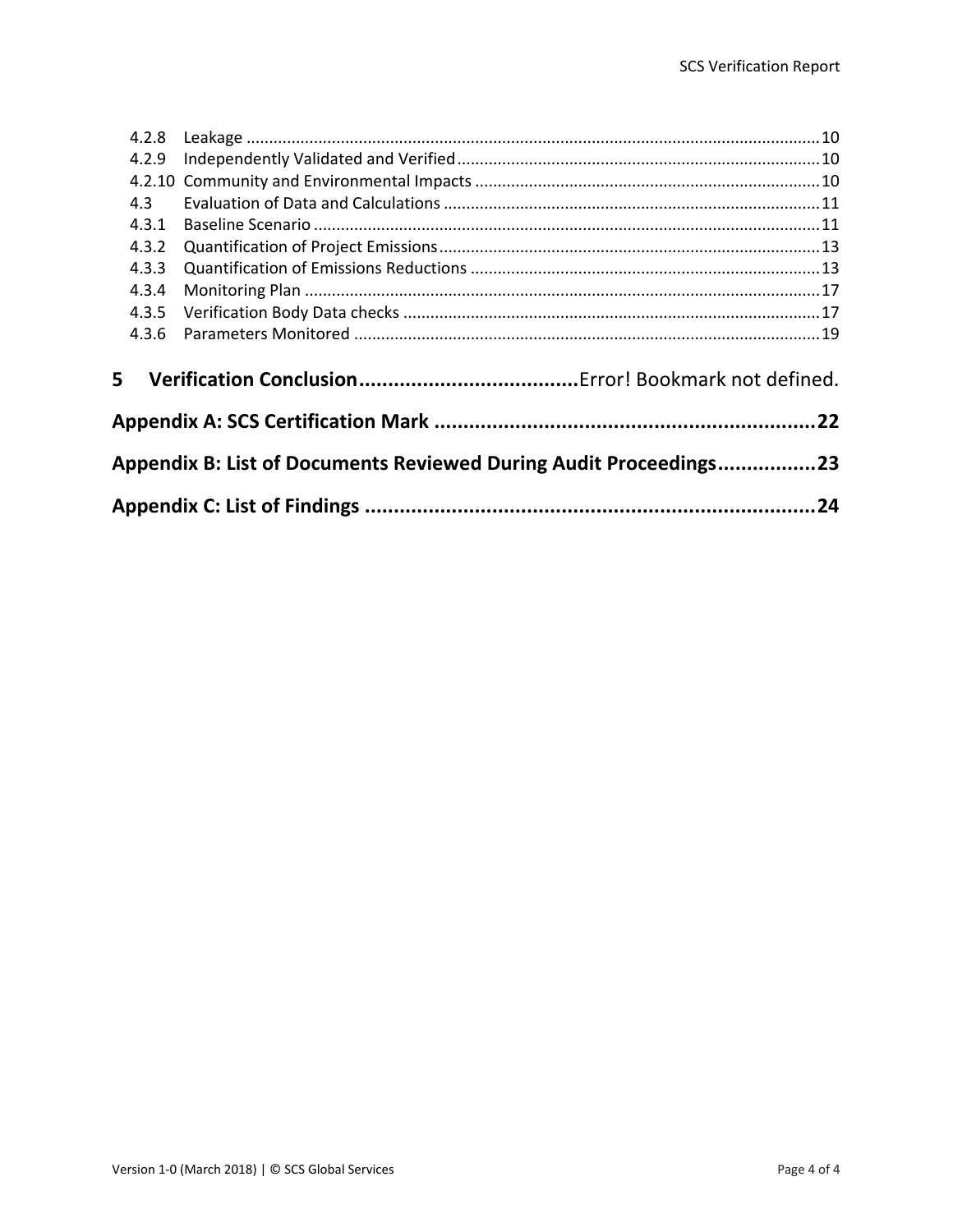# <span id="page-5-0"></span>**1 Introduction**

SCS Global Services (SCS) is a global leader in third-party certification, auditing, testing services, and standards. Established as an independent third-party certification firm in 1984, our goal is to recognize the highest levels of performance in environmental protection and social responsibility in the private and public sectors, and to stimulate continuous improvement in sustainable development. In 2012, Scientific Certification Systems, Inc. began doing business as SCS Global Services, communicating its global position with offices and representatives in over 20 countries. SCS is currently accredited to ISO 14065 for GHG Validation and Verification by the American National Standards Institute (ANSI) and offers carbon offset project validation and verification under the Verified Carbon Standard (VCS) and the American Carbon Registry (ACR). SCS also offers carbon offset verification under the Climate Action Reserve (CAR) and the Climate, Community and Biodiversity (CCB) standards.

This document reports on verification activities for the Blue Source – Hawk Mountain Improved Forest Management Project. Activities were focused on the evaluation of the Monitoring Report against the requirements of the ACR Standard, the ACR Validation and Verification Standard, and the ACR Methodology, "IFM Methodology for Quantifying GHG Removals and Emission Reductions through Increased Forest Carbon Sequestration on Non-Federal U.S. Forestlands" (referred to collectively as the ACR Requirements). This report presents the findings of the assessment and provides a description of the steps involved in the verification process.

# <span id="page-5-1"></span>**1.1 Project Description**

The Project improves forest management in the Hawk Mountain Sanctuary, with the Hawk Mountain Sanctuary Association's management practices representing an improvement in the carbon storage and conservation value compared to higher return management regimes of industrial private lands in the region, which are characterized by shorter, even-aged rotations. The project area is located in Kempton Pennsylvania, across Berks and Schukyll counties, and is located on 2,380.13 acres of mixed hardwood forest. The project describes the project activities as natural forest growth and maintenance harvests for essential activities and forest health. In addition, the project ensures long-term sustainable management of the forests, which could otherwise undergo commercial timber harvesting.

# <span id="page-5-2"></span>**1.2 Audit Team**

The SCS audit team consisted of the following individuals:

**Lead Verifier**: Michael Hoe **Technical Reviewer**: Letty Brown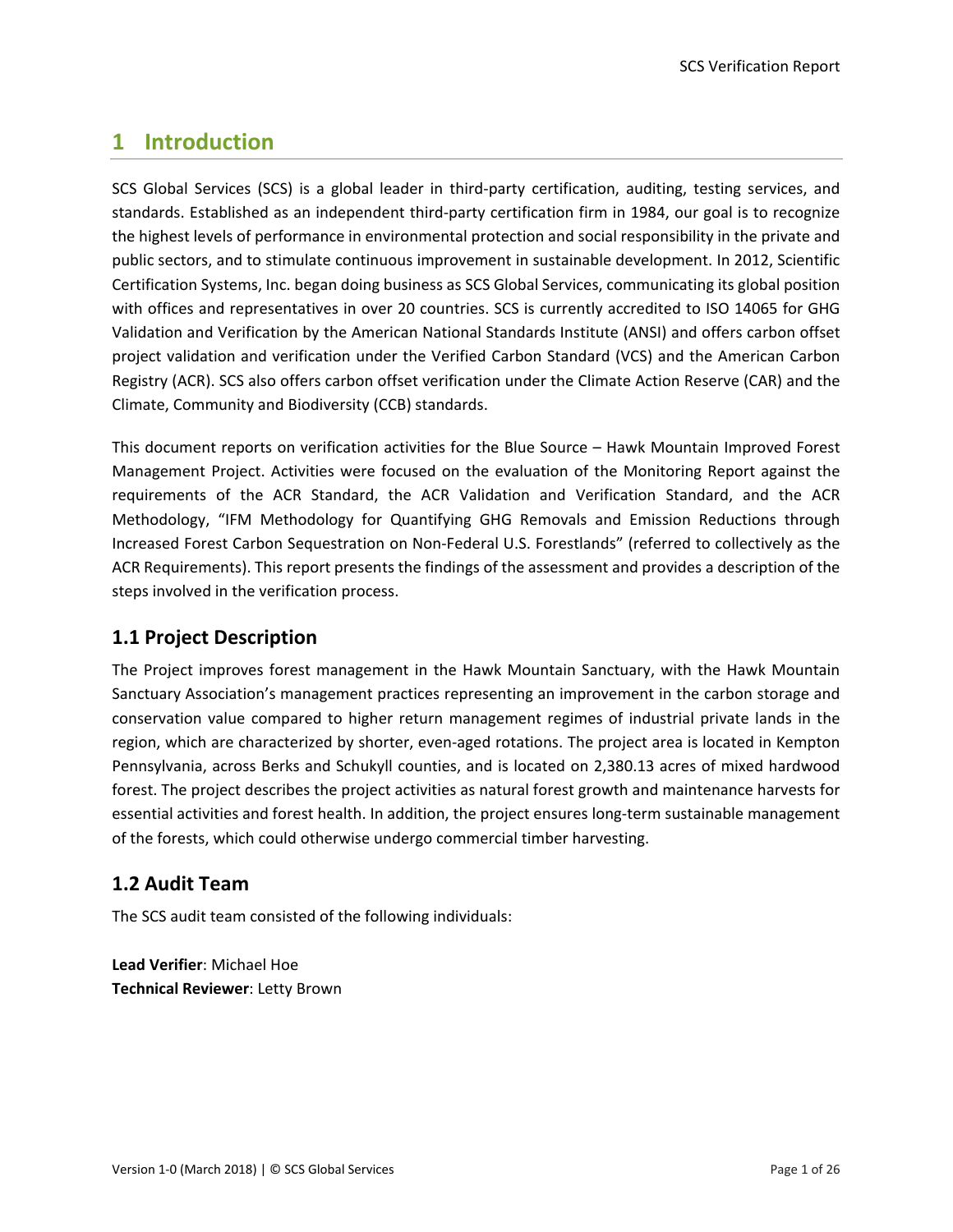# <span id="page-6-0"></span>**2 Assessment Details**

### <span id="page-6-1"></span>**2.1 Assessment Objectives**

#### **The objectives of verification are to evaluate:**

- **Reported GHG baseline, project emissions and emission reductions/removal enhancements,** leakage assessment, and impermanence risk assessment and mitigation (if applicable);
- Any significant changes to the project procedures or criteria since the last verification;
- Any significant changes in the GHG project's baseline emissions and emission reductions/removal enhancements since the last verification

### <span id="page-6-2"></span>**2.2 Scope and Criteria**

The scope of this assessment will be defined as the following:

- The Project and its baseline scenarios:
	- o Confirm that no changes have occurred since the previous verification
- The project boundaries:
	- o Confirm that no changes have occurred since the previous verification
- **Assessment of the management systems, data handling and estimation methods used in** calculating and reporting emissions data;
- Assessment of and issuance of an opinion on issues of leakage and additionality;
- Assessment of data accuracy and any assumptions made in the manipulation of that data;
- **•** Validation that the organization is operating according to the methodology approved by ACR;
- Determine whether the project could reasonably be expected to achieve the claimed GHG reduction/removaIs;
- Assessment of completeness of the inventory;
- **•** Verification of emissions reductions and removals reported;
- **•** Verification that a measurement and monitoring system is in place that is capable of delivering high quality carbon stock data;
- Verification that the organization is operating according to the methodology approved by the ACR;
- **•** Verification that the carbon stocks reported are real; and
- **Conclusions developed on the declared tonnage for registration in ACR.**
- The GHG sources, sinks and/or reservoirs that are applicable to the Project:
	- o Baseline: Standing Live, Below Ground Live, Harvested Wood Products
	- o Project: Standing Live, Below Ground Live, Harvested Wood Products
- The reporting period: 17 March 2018 to 16 March 2019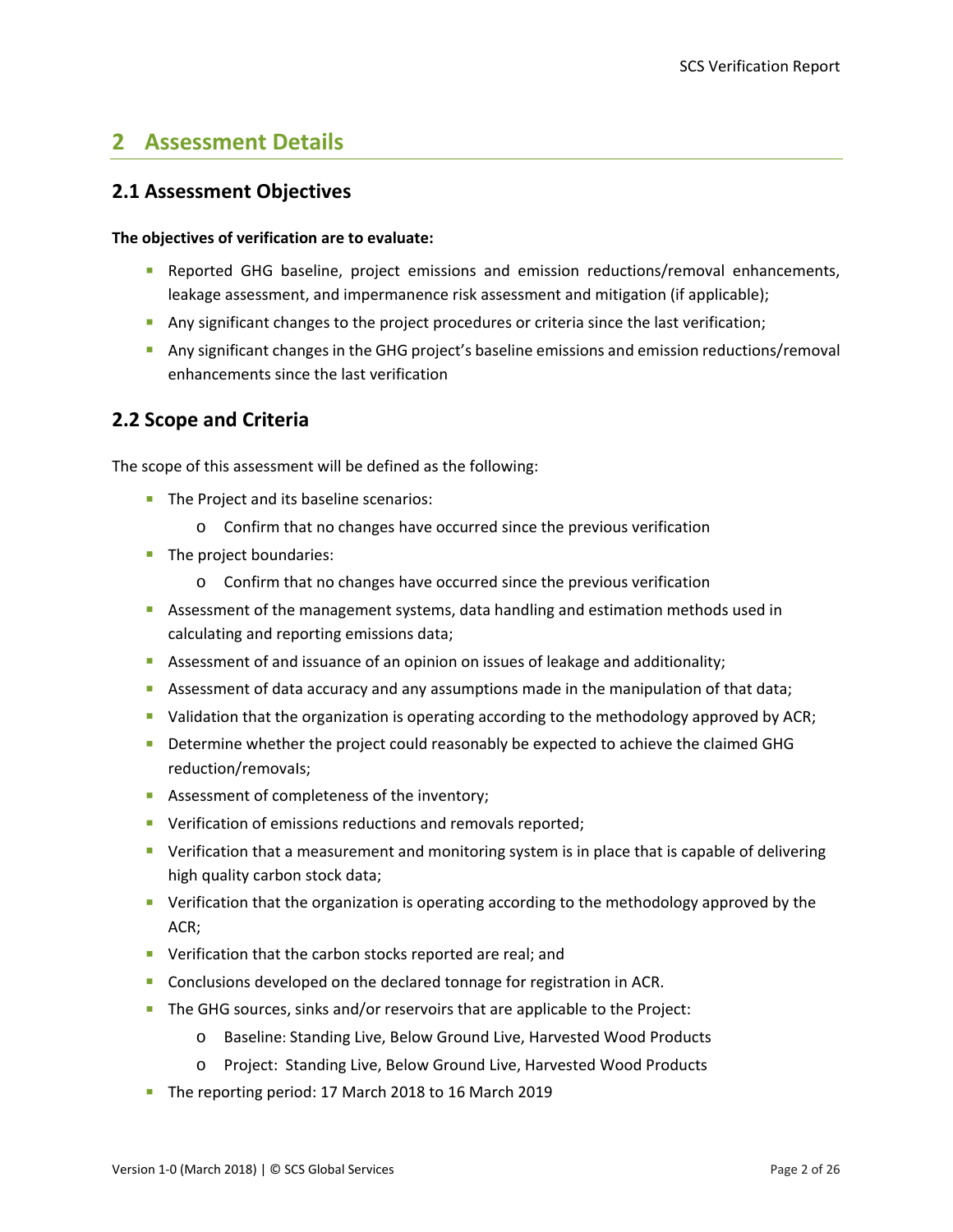SCS conducted the verification assessment of the project and project documentation against the following criteria:

- **American Carbon Registry Standard, Version 5.0 (February 2018)**
- **ACR Approved Methodology: Improved Forest Management Methodology for Quantifying GHG** Removals and Emission Reductions through Increased Forest Carbon Sequestration on Non‐ Federal U.S. Forestlands, Version 1.3 (April 2018)

As an ANSI-accredited verification body, SCS conducted the verification to the requirements of:

- **American Carbon Registry Validation and Verification Guidelines, Version 1.1 (June 2012)**
- ISO 14064-3: 2006, Greenhouse Gases Part 3: Specification with guidance for the validation and verification of GHG assertions

### <span id="page-7-0"></span>**2.3 Level of Assurance and Materiality**

SCS performed the assessment activities to a **reasonable level** of assurance in accordance with the assessment criteria. Reasonable assurance is attained by examining a sufficient amount of information, through document review, site visits, and interviews with personnel involved in the execution of the Project. SCS applied a materiality threshold of ±*5%*; meaning, the reported emissions were free of material misstatements, omissions, and errors achieving a minimum level of at least 95% accuracy, in accordance with ACR's materiality threshold.

# <span id="page-7-1"></span>**3 Verification Process**

### <span id="page-7-2"></span>**3.1 Method and Criteria**

SCS performed the verification through a combination of document reviews, interviews with relevant personnel, and on-site inspections, as discussed in Section 3.3 through 3.6 of this report. At all times SCS assessed the Project's conformance to the criteria described in Section 2.2 of this report. As discussed in Section 3.6, the audit team issued findings to ensure that the project fully conformed to all requirements. Verification activities included the following:

#### <span id="page-7-3"></span>**3.2 Assessment Summary**

The desk verification process consisted of the following:

#### 1. **Project status updated on the ACR Registry**:

The Blue Source – Hawk Mountain Improved Forest Management Project is listed on the Registry website. The status was updated to 'Ready for Verification' on 2 April 2018 for the second reporting period (RP2). Bluesource LLC selected SCS as their verification body.

#### 2. **Conflict of Interest Review**.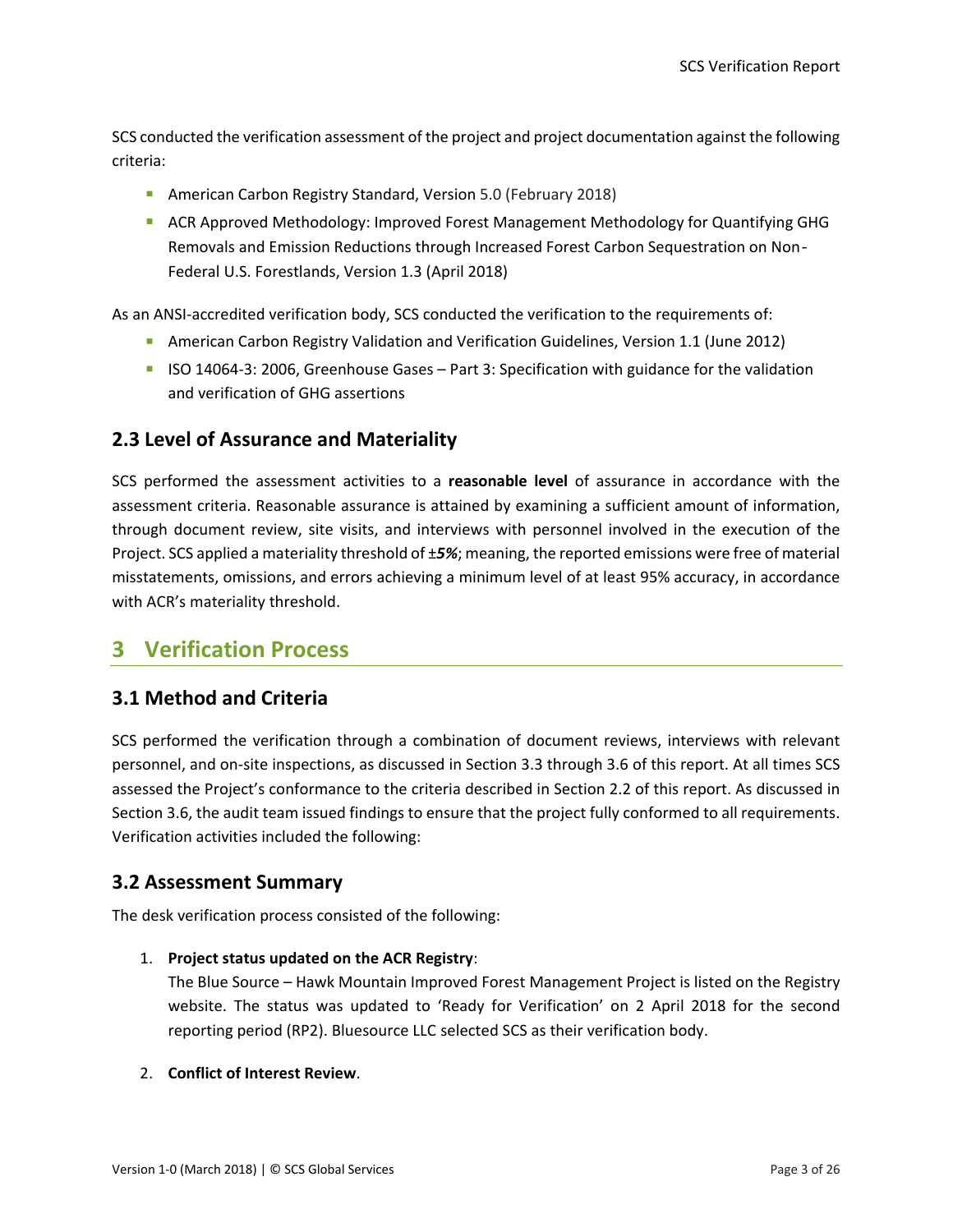The conflict of interest assessment was conducted by SCS to identify any potential conflicts for the audit team and the COI form was submitted to ACR. No conflicts were identified and a determination of low potential for conflict of interest was received from ACR on 1 April 2019 prior to the commencement of verification activities.

#### 3. **Appointment of Audit Team**

This verification was performed by Michael Hoe, SCS Lead Verifier, and reviewed by Letty Brown, SCS Internal Reviewer. Michael Hoe and Letty Brown are lead verifiers approved by SCS.

#### 4. **Project Kick-Off Meeting**

A kick-off meeting was conducted between the verification team along with Cakey Worthington and Megan McKinley of Bluesource LLC on 5 April 2019. The purpose of the kick-off meeting was to review the timeline of audit; confirm verification criteria; determine any changes in the site, sources, GHG management systems or personnel; and to begin gathering information.

#### 5. **Desk Review**

SCS received and reviewed the Monitoring Report and supporting documentation. A risk assessment was conducted to identify key factors that impact the reported emission reductions and removals. A Verification Plan was designed to review all project elements in areas of high risk of inaccuracy or non-conformance.

#### 6. **Site Visit**

No site visit is required as this is a desk review.

During the kick off call, the Project confirmed there were no changes to the GHG Management system, data collection and handling or procedures since the previous site visit.

#### **Quantitative Review**

An assessment of the emission reduction calculation inputs and procedures was performed to review the quantitative analyses undertaken by Bluesource to convert the raw inventory data into emission reduction estimates.

#### 7. **Findings**

Throughout the verification, there is an iterative exchange between SCS and Bluesource to gather additional information for review and examination. This exchange includes the issuance of Findings—New Information Requests (NIR), Non-Conformity Reports (NCR) and Observations (OBS) — by SCS. The Project Proponent must respond to NIRs and NCRs in order for SCS to render a verification opinion. At this time all Findings have been appropriately addressed by Bluesource and subsequently closed by SCS. See section 3.5 for more information.

#### 8. **Draft Report and Statement**

This step in the verification process includes a final review of the submitted data, completion of the Verification Report, and drafting of the Verification Statement. A draft Verification Report and Statement are completed based on the results of the verification assessment.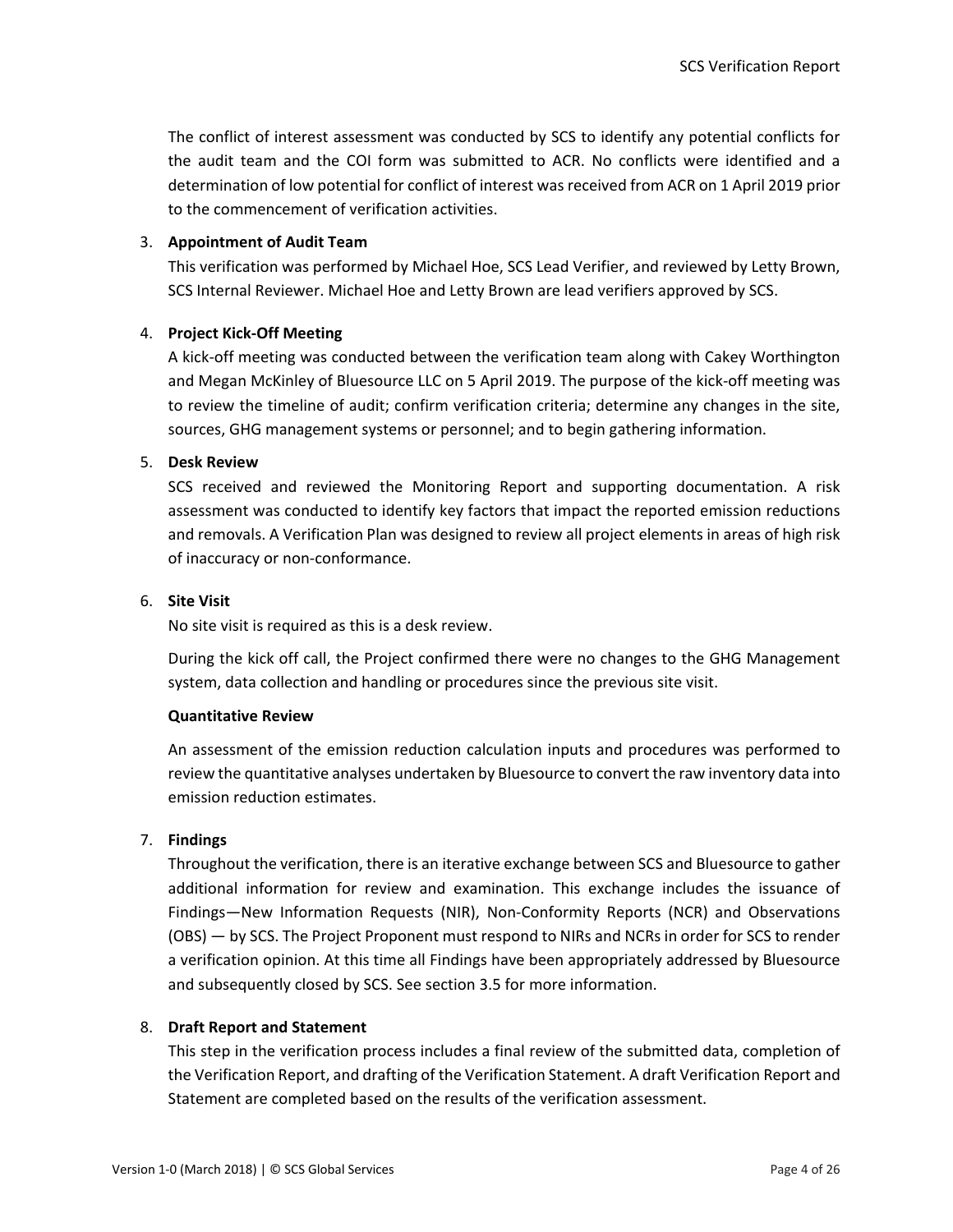#### 9. **Technical Review**

The draft report was presented to an SCS lead verifier, independent of the verification, who determined the Verification Statement to be justified given the evidence presented. The Verification Report and Verification Statement were then presented to Bluesource LLC for review and comment.

#### 10. **Final Report and Opinion**

Once Bluesource LLC approved these documents, SCS uploaded them to the Registry website for administrative review by ACR. Given a positive review, ACR will register the emissions reductions for the project and issue carbon tonnes for a reporting period of 17 March 2018 to 16 March 2019.

#### 11. **Exit meeting with client:**

The exit meeting entails a review of the assessment process, summary of the verification findings, and to initiate scheduling for the next verification period.

### <span id="page-9-0"></span>**3.3 Document Review**

SCS conducted a document review to inform the planning process prior to verification activities. SCS carefully reviewed the Monitoring Report for conformance to the assessment criteria. The audit team also reviewed subsequent copies of the Monitoring Report as it was updated by the Hawk Mountain Sanctuary Association (the Project Proponent) in response to findings issued by the team throughout the verification process. A list of other documentation reviewed by the audit team is provided in Appendix B.

The verification process is a risk-based assessment aimed at identifying key factors that impact the reported emission reductions and removals. As a result of the document review and correspondence with project personnel, an audit plan and a sampling plan were developed for this engagement. An audit agenda was submitted prior to the site visit. SCS assessed the GHG Project Plan with actual project conditions, reviewed the baseline and project scenarios, assessed the eligibility, additionality, GHG emission reduction assertion and the underlying monitoring data to determine if either contained material or immaterial misstatements. The results of these reviews are discussed in greater detail below.

### <span id="page-9-1"></span>**3.4 Interviews**

Interviews constituted an important component of the audit process to help the audit team better understand the dynamics of the Project, the activities implemented in the Project, and how the reductions were real and accurate. The audit team interviewed the following personnel associated with the project proponent and any implementing partners. The phrase "Throughout audit" under "Date Interviewed" indicates that the individual in question was interviewed on multiple occasions throughout the audit process.

| <b>Individual</b>       | <b>Affiliation</b> | Date Interviewed     |
|-------------------------|--------------------|----------------------|
| <b>Cakey Worthingon</b> | Bluesource LLC.    | Throughout the audit |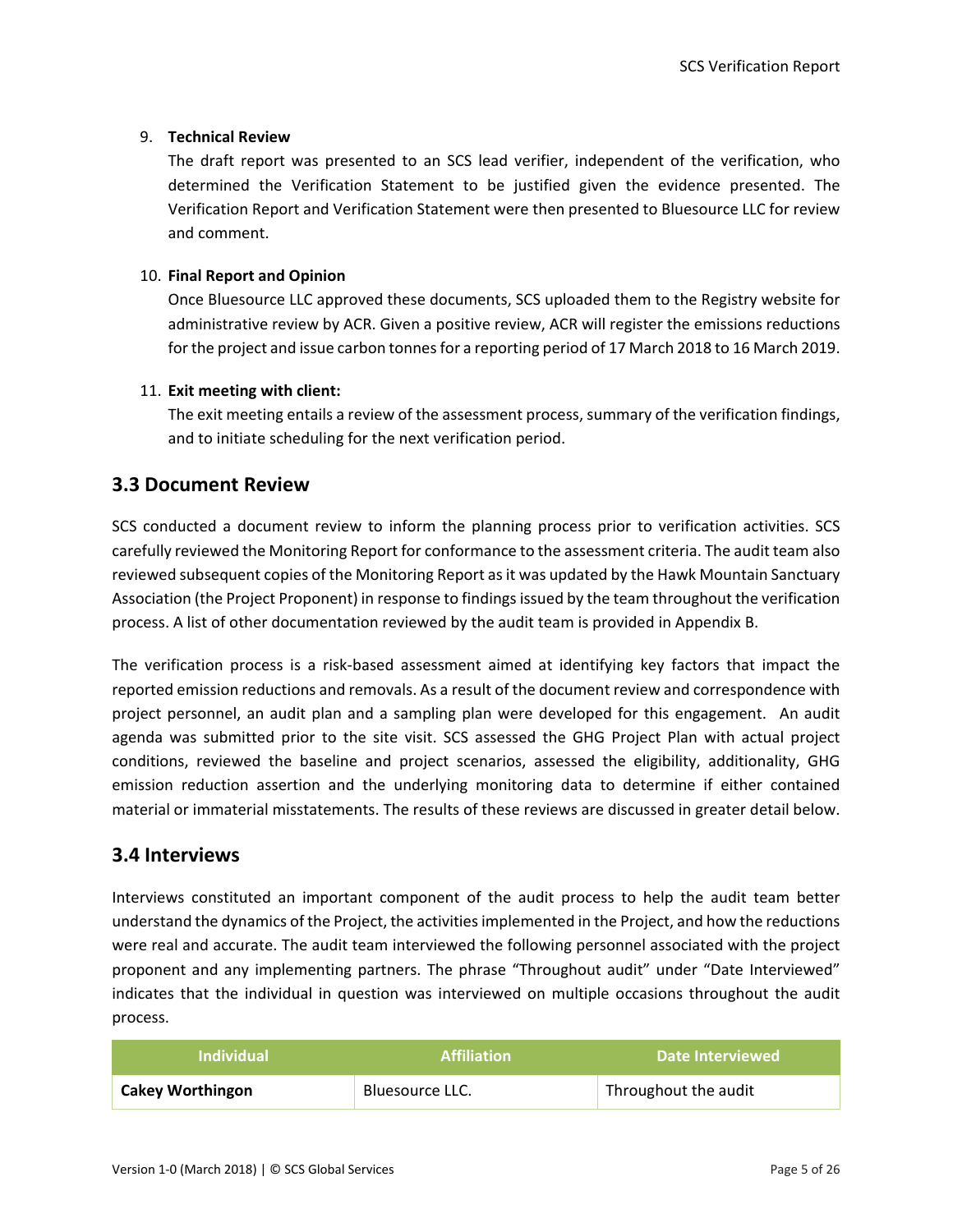| <b>Megan McKinley</b> | Bluesource LLC. | Throughout the audit |
|-----------------------|-----------------|----------------------|
|-----------------------|-----------------|----------------------|

### <span id="page-10-0"></span>**3.5 Site Inspections**

No site visit is required as this is a desk review.

### <span id="page-10-1"></span>**3.6 Resolution of Any Material Discrepancy**

The Project Proponent and audit team resolved any potential or actual material discrepancies identified during the assessment process through the issuance of findings. SCS characterizes the types of findings it issued as follows:

**Non-Conformity Report (NCR)**: An NCR signified a material discrepancy with respect to a specific requirement. This type of finding could only be closed upon receipt by SCS of evidence indicating that the identified discrepancy had been corrected. Resolution of all open NCRs was a prerequisite for issuance of a positive statement.

**New Information Request (NIR)**: An NIR signified a need for supplementary information in order to determine whether a material discrepancy existed with respect to a specific requirement. Receipt of an NIR did not necessarily indicate that the Project was not in compliance with a specific requirement. However, resolution of all open NIRs was a prerequisite for issuance of a positive statement.

**Observation (OBS)**: An OBS indicated an area that should be monitored or ideally, improved upon. OBSs were considered to be an indication of something that could become a non-conformity if not given proper attention, and were sometimes issued in the case that a non-material discrepancy was identified. OBSs were considered to be closed upon issuance.

All NCRs and NIRs issued by the audit team during the assessment process have been closed. Appendix C lists all findings issued during the verification process.

# <span id="page-10-2"></span>**4 Verification Findings**

### <span id="page-10-3"></span>**4.1 Project Design**

#### <span id="page-10-4"></span>**4.1.1 Project Proponent**

As indicated within the ACR GHG Project Plan Eligibility Screening form, the Project Proponent is the Hawk Mountain Sanctuary Association. The Plan indicates that the ACR account holder is Bluesource LLC, which SCS confirmed by reviewing the ACR website.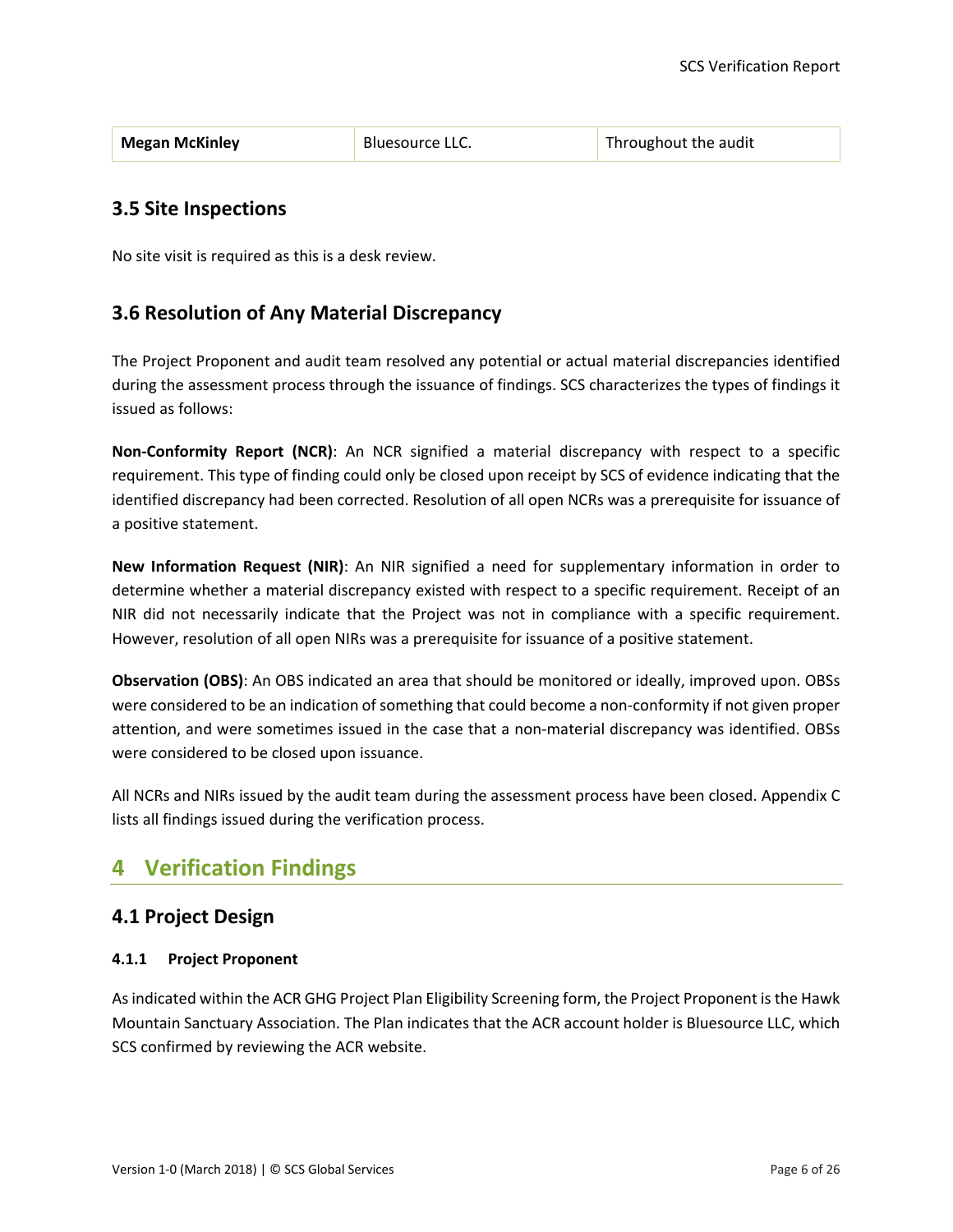#### <span id="page-11-0"></span>**4.1.2 Project Title**

The GHG Plan notes the Project title as *"Bluesource – Hawk Mountain Improved Forest Management Project"* which was confirmed on the ACR website.

#### <span id="page-11-1"></span>**4.1.3 Project Type**

The Monitoring Report notes the Project type as Improved Forest Management. The Project follows the approved ACR methodology: Improved Forest Management Methodology for Quantifying GHG Removals and Emission Reductions through Increased Forest Carbon Sequestration on Non‐Federal U.S. Forestlands, Version 1.3 (April 2018), as stated in the GHG Project Plan.

#### <span id="page-11-2"></span>**4.1.4 Location**

The project area is located in Kempton Pennsylvania, across Berks and Schukyll counties, and is located on 2,380.13 acres of mixed hardwood forest.

#### <span id="page-11-3"></span>**4.1.5 Project Summary and Action**

SCS confirmed the Monitoring Report included a brief summary of the Project including the Project action.

#### <span id="page-11-4"></span>**4.1.6 Ex-Ante Offset Projection**

The project personnel provided ex-ante estimations of the baseline emissions avoided per each vintage of emission reductions, which SCS verified in its evaluation of data and calculations. See Section 4.3 below.

#### <span id="page-11-5"></span>**4.1.7 Scope**

The Project is a(n) Improved Forest Management project, as defined by ACR, within the Land Use Change and Forestry sector as defined by the methodology: Improved Forest Management Methodology for Quantifying GHG Removals and Emission Reductions through Increased Forest Carbon Sequestration on Non‐Federal U.S. Forestlands, Version 1.3 (April 2018). The Project complies fully with the criteria as set out in Section A.1 of the methodology.

#### <span id="page-11-6"></span>**4.1.8 Parties**

As this was previously validated and verified during the initial full verification, this was not assessed.

#### <span id="page-11-7"></span>**4.1.9 Project Boundary**

The project is located across Berks and Schukyll counties in the State of Pennsylvania. The Project Boundary was verified during the assessment of the first reporting period and a shapefile of the project area is archived.

The audit team confirmed that this boundary has not changed since the initial assessment.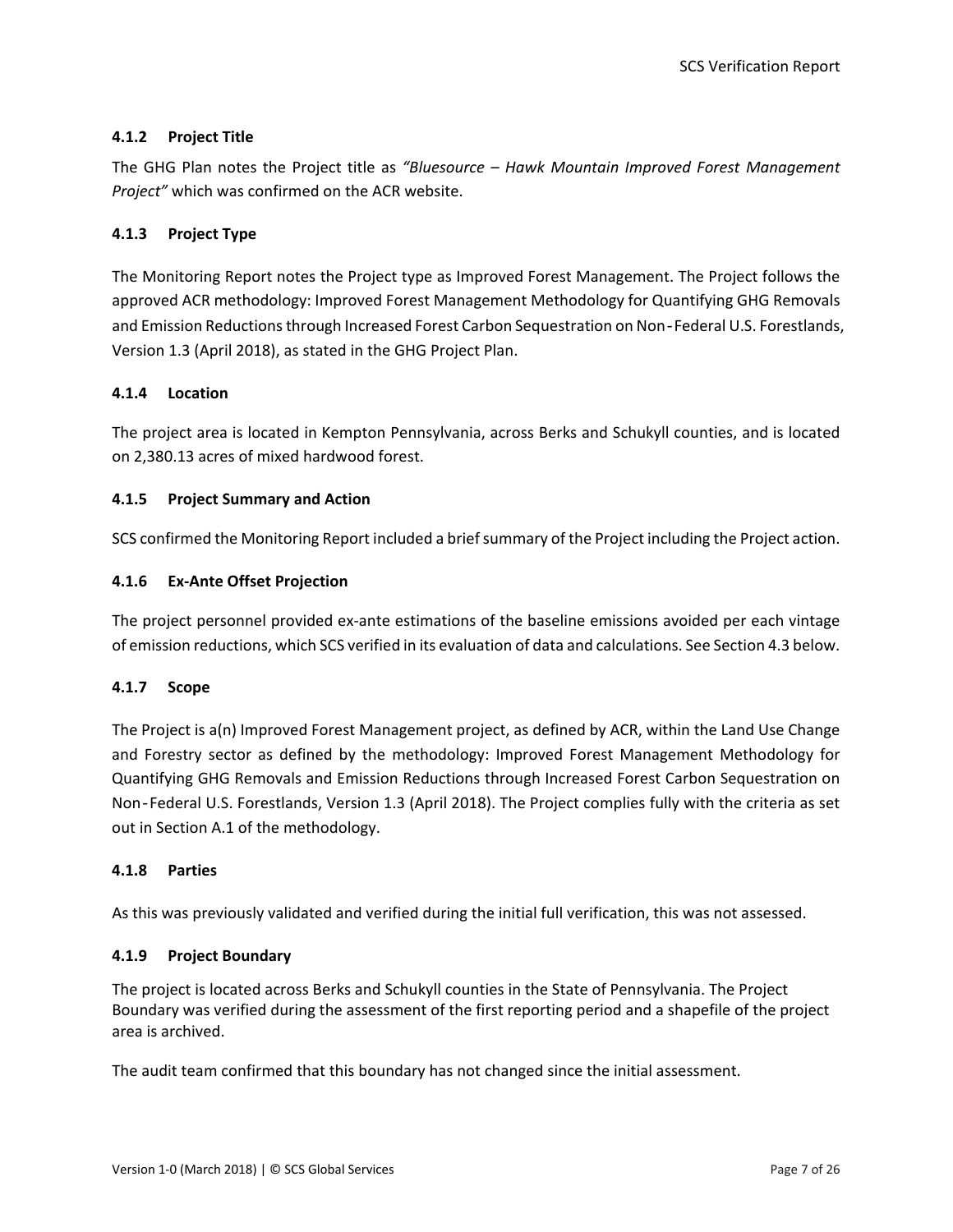The sources, sinks, and reservoirs of GHG emissions within the project boundary are listed in the table below. This is the case for both the baseline and Project scenarios.

| <b>Description</b>             | Included /<br><b>Excluded</b> | Gas             | <b>Justification</b>                                                        |
|--------------------------------|-------------------------------|-----------------|-----------------------------------------------------------------------------|
| Above-ground<br>biomass carbon | Included                      |                 | Major carbon pool subjected to the project activity.                        |
| Below-ground<br>biomass carbon | Included                      |                 | Major carbon pool subjected to the project activity.                        |
| Standing dead<br>wood          | Included                      |                 | Major carbon pool in unmanaged stands subjected to the<br>project activity. |
| Harvested wood<br>product      | Included                      |                 | Major carbon pool subjected to the project activity                         |
| Burning of<br>biomass          | Included                      | CH <sub>4</sub> | Non-CO2 gas emitted from biomass burning                                    |

# <span id="page-12-0"></span>**4.2 Project Applicability & Eligibility**

The ACR methodology provides a series of requirements for scope and applicability in Section A.2, in addition to the latest ACR program eligibility requirements as found in the ACR Standard. SCS confirmed that the GHG Project Plan indicates how each applicability condition is met including supplemental requirements stipulated by ACR during the first validation and verification for the reporting period of 17 March 2017 through 16 March 2018.

#### **Applicability Conditions**

SCS assessed the Monitoring Report against the requirements of the ACR documents listed in Section 2.2 of this report. Validation under ACR occurs once per crediting period and includes an in-depth assessment of the GHG Project Plan and supporting documentation to determine whether the Project is in conformance with ACR Requirements. Verification occurs once per reporting period, in this case for the reporting period of 17 March 2018 through 16 March 2019. The following sections describe the elements of the Monitoring Report that were examined.

#### <span id="page-12-1"></span>**4.2.1 Project Start Date**

In accordance with Chapter 3 of the ACR Standard, the start date is defined as the date at which the project began to reduce GHG emissions against its baseline. As this project was previously verified and validated, the project Start Date was not assessed.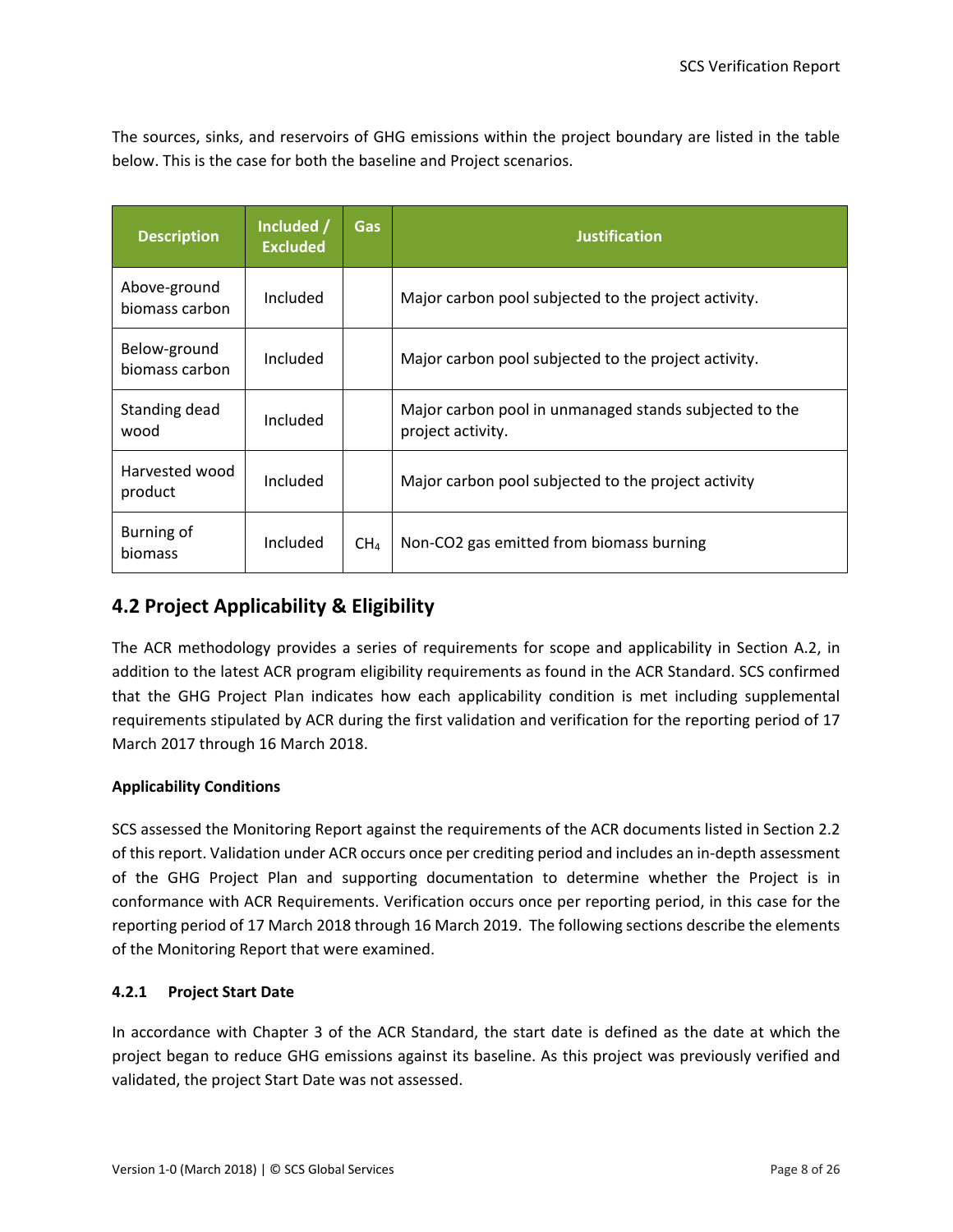#### <span id="page-13-0"></span>**4.2.2 Minimum Project Term**

There is no minimum term requirement for projects that reduce GHG emissions from project activities. Nonetheless, SCS confirmed the project personnel provided a timeline with a project term of 40 years, with annual monitoring, reporting and verification in the GHG Plan.

#### <span id="page-13-1"></span>**4.2.3 Crediting and Reporting Period**

In ACR, the eligible crediting period for this type of project is listed as 20 years. SCS has confirmed the crediting period of 20 years, 17 March 2017 to 16 March 2037, was indicated in section B3 of the GHG Project Plan. SCS has concluded that the reporting period verified in this report is within the applicable crediting period of the Project.

#### <span id="page-13-2"></span>**4.2.4 Offset Title**

Forestlands included in the project are owned directly by the Project Proponent, the Hawk Mountain Sanctuary Association, which holds full legal titles and thus have long term control of the land. Titles and contracts were available for review by the verifier.

<span id="page-13-3"></span>As this project has been previously validated and verified, a review of the offset title was not required.

#### **4.2.5 Additionality**

The audit team assessed the GHG Project Plan and supporting evidence to determine whether the Project sufficiently passed the approved performance standard, as defined in the applicable methodology, and a regulatory additionality test. The audit team determined that the Project's additionality was demonstrated in accordance with the requirements of the ACR Standard and ACR methodology. The specific evidence provided by the Project Proponent and the verification activities that the audit team performed are described in the sections below.

#### **Regulatory Surplus**

Based on its review, SCS determined that the Project Proponent provided clear evidence in the GHG Project Plan that the GHG reduction activity is not required by any applicable and enforced federal, state, or local laws, regulations, ordinances, consent decrees, or other legal arrangements besides as noted above.

#### **Performance Standard**

Not applicable.

#### <span id="page-13-4"></span>**4.2.6 Regulatory Compliance**

Projects must maintain material regulatory compliance. In order to maintain material regulatory compliance, a project must complete all regulatory requirements at required intervals. During the desk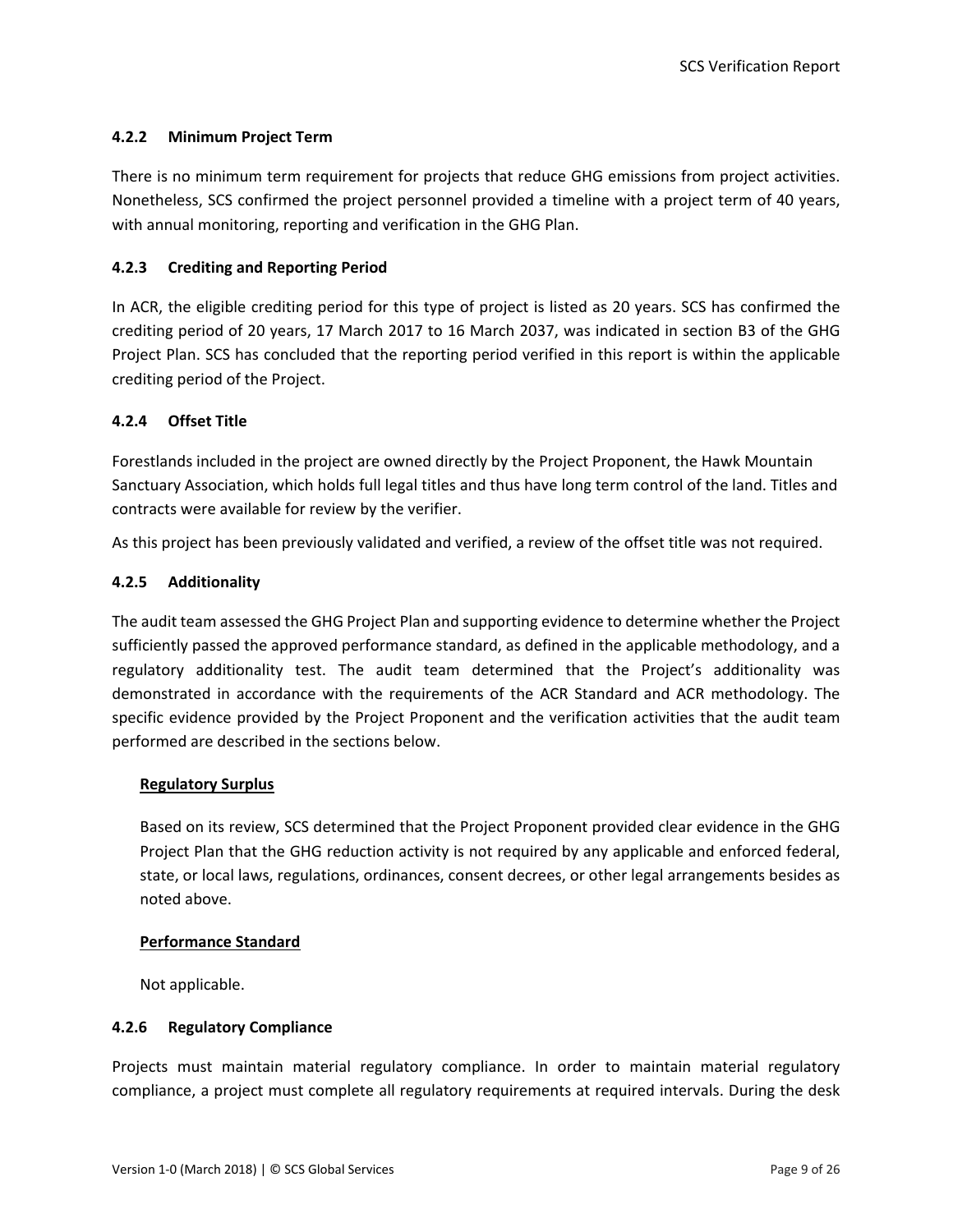review activities, SCS was able to confirm to a reasonable level of assurance that the Project is in compliance with local, state, and federal regulations and had no material regulatory non-conformance events. SCS reviewed the EPA Enforcement and Compliance Online History database and found no violations in respect to Clean Air Act or RCRA compliance. In addition, SCS reviewed the Occupational Safety and Health Administration Website and confirmed no issues of non-compliance or violation. Based on this review, SCS concludes the Project met the Regulatory Compliance requirements.

In addition, SCS reviewed the Attestation of Regulatory Compliance submitted by the Project Proponent, dated 9 April 2019 ("Annual-Project-Attestation 2019 signed.pdf"), affirming the Project's compliance status throughout the reporting period.

#### <span id="page-14-0"></span>**4.2.7 Permanence**

Section B8 of the GHG Project Plan asserts that the total risk percentage is 19% based on a risk assessment using the ACR Tool for Risk Analysis and Buffer Determination as required by the ACR methodology. SCS confirmed the above via independent re-quantification of the risk value.

#### <span id="page-14-1"></span>**4.2.8 Leakage**

Section E3 of the GHG Plan states: "All forestlands owned by Hawk Mountain Sanctuary Association have been certified by the Forest Stewardship Council (FSC). To prevent activity-shifting leakage, Hawk Mountain Sanctuary Association will not conduct harvests on other lands under its ownership that would offset the harvest reductions attributable to the project. Therefore, leakage is limited to market leakage. We conservatively assume market leakage of 40%."

<span id="page-14-2"></span>SCS confirmed the above via confirmation of the FSC certification via independent search online.

#### **4.2.9 Independently Validated and Verified**

SCS Global Services is a third-party validation and verification body approved by ACR and therefore meets this requirement.

#### <span id="page-14-3"></span>**4.2.10 Community and Environmental Impacts**

SCS confirmed that the GHG Project Plan included an assessment of the potential community and environmental impacts due to the Project. There are no negative impacts identified and therefore no mitigation plan is necessary. The audit team agrees with the assertion by project personnel that any community or environmental impacts associated with this Project would be net positive due to the focused project boundary and reduction of emissions.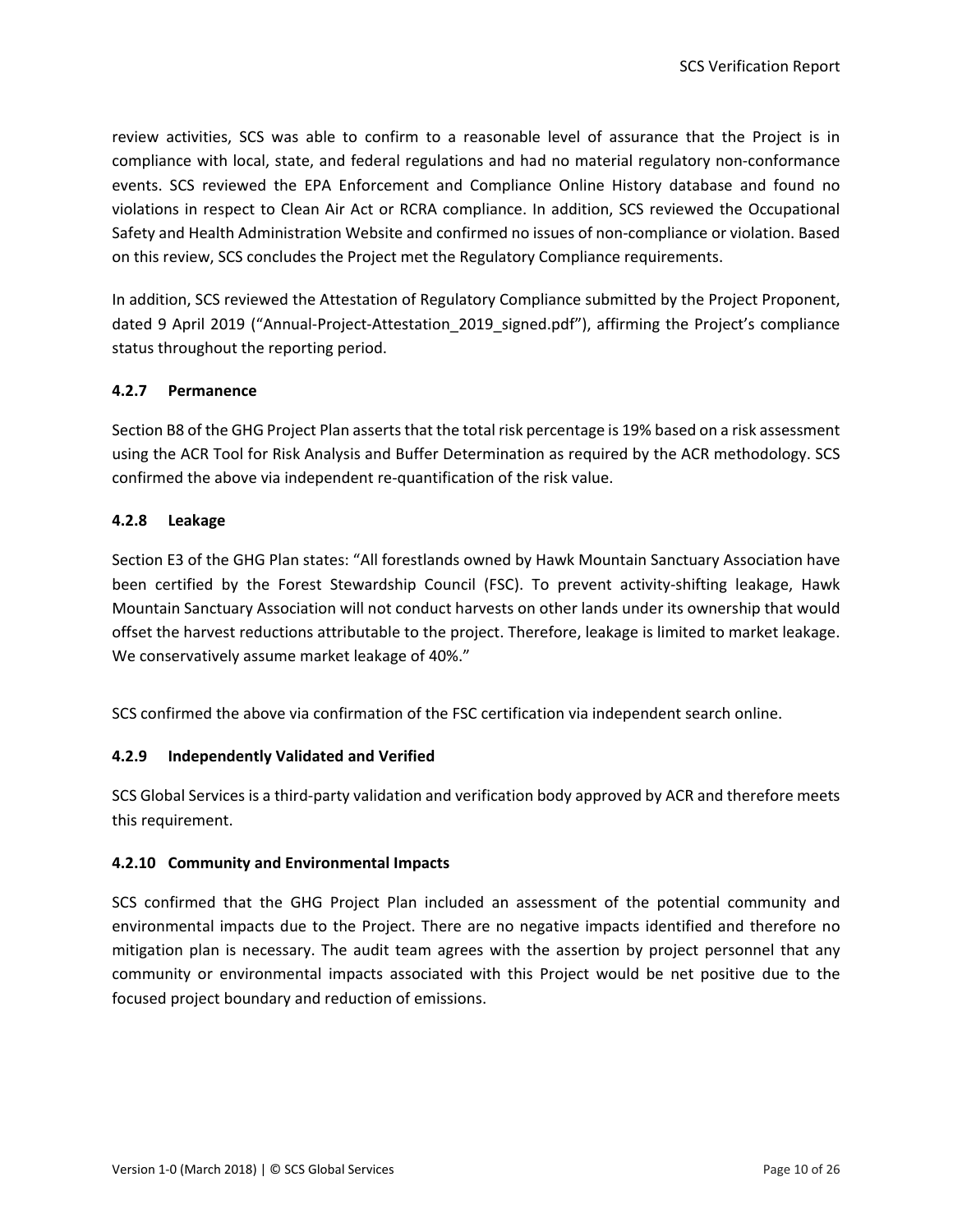# <span id="page-15-0"></span>**4.3 Evaluation of Data and Calculations**

#### <span id="page-15-1"></span>**4.3.1 Baseline Scenario**

As the project has been previously validated and verified, a direct assessment of the baseline calculations was not required.

The equations used to calculate the baseline emissions are the following (equation numbers correspond to the ACR methodology):

$$
\Delta C_{BSL, TREE, t} = (C_{BSL, TREE, t} - C_{BSL, TREE, t-1})
$$
\n(1)

Where:

t: Time in years.

- ΔCBSL,Tree,t: Change in the baseline carbon stock stored in above and below ground live trees (in metric tons  $CO<sub>2</sub>$ ) for year t.
- $C_{BSL,Tree, t}$ : Baseline value of carbon stored in above and below ground live trees at the beginning of the year t (in metric tons  $CO<sub>2</sub>$ ) and t-1 signifies the value in the prior year.

$$
\Delta C_{BSL,DEAD,t} = (C_{BSL,DEAD,t} - C_{BSL,DEAD,t-1})
$$
\n(2)

Where:

t: Time in years.

- $\Delta C_{BSL,DEAD,t}$ : Change in the baseline carbon stock stored in dead wood (in metric tons CO<sub>2</sub>) for year t.
- $C_{BSL,DEAD,t}$ : Baseline value of carbon stored in dead wood at the beginning of the year t (in metric tons  $CO<sub>2</sub>$ ) and t-1 signifies the value in the prior year.

$$
\overline{C}_{BSL\,HWP} = \frac{\sum_{t=1}^{20} C_{BSL\,HWP\cdot t}}{20} \tag{3}
$$

Where:

t: Time in years.

- $\overline{C}_{BSL,HWP}$ : Twenty-year average value of annual carbon remaining stored in wood products 100 years after harvest (in metric tons of CO<sub>2</sub>).
- $C_{BSL,HWP,t}$ : Baseline value of carbon remaining in wood products 100 years after being harvested in the year t (in metric tons of  $CO<sub>2</sub>$ ).

$$
\overline{GHG}_{BSL} = \frac{\sum_{t=1}^{20} (BS_{BSL:t} * ER_{CH4} * \frac{16}{44} * GWP_{CH4})}{20}
$$
(4)

Where:

t: Time in years.

- $GHG_{BSL}$ : Twenty-year average value of greenhouse gas emissions (in metric tons of CO<sub>2</sub>) resulting from the implementation of the baseline.
- $BS_{BSL,t}$ : Carbon stock (in metric tons  $CO<sub>2</sub>$ ) in logging slash burned in the baseline in year t.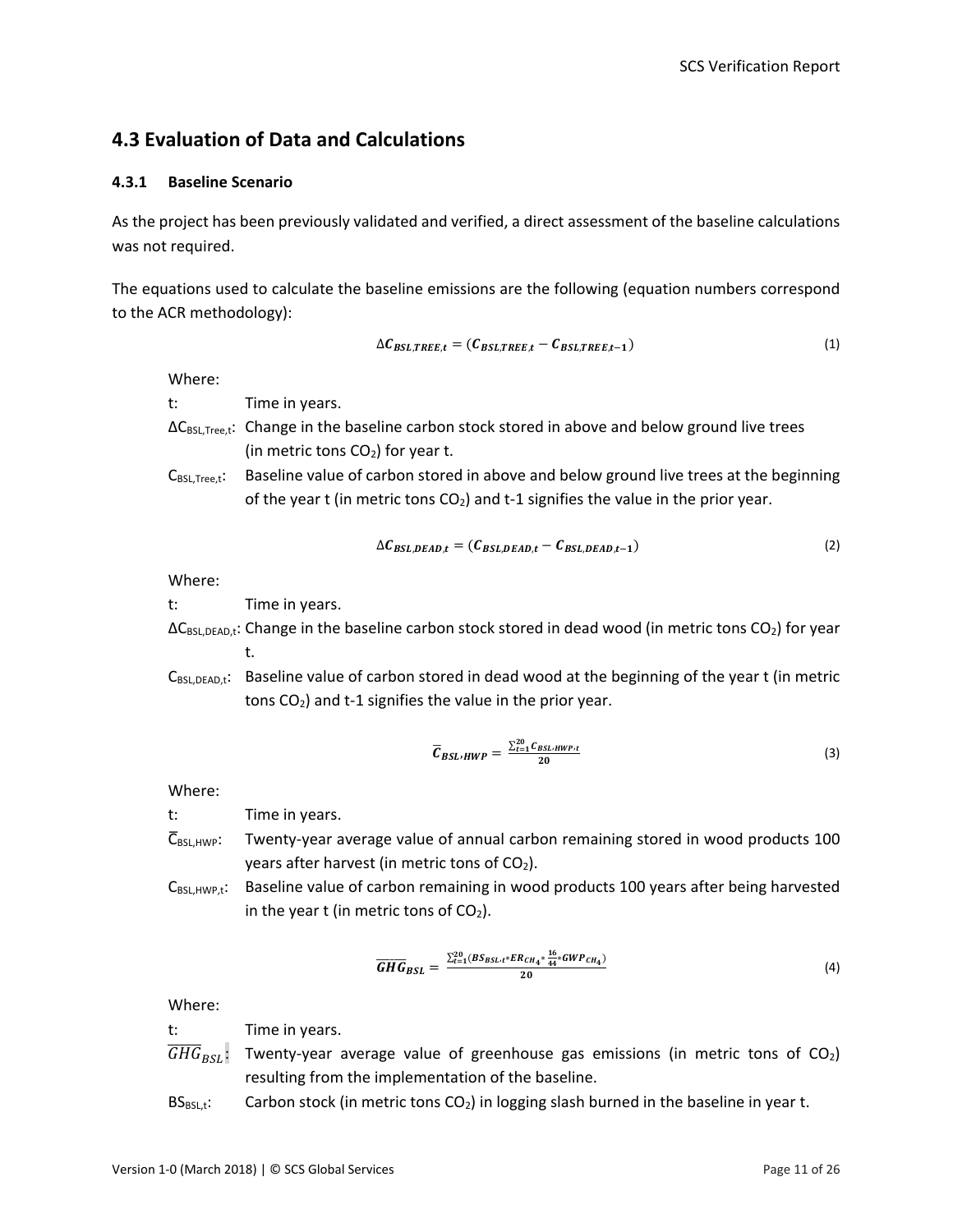ER<sub>CH4</sub>: Methane (CH4) emission ratio (ratio of CO2 as CH4 to CO2 burned). If local data on combustion efficiency is not available or if combustion efficiency cannot be estimated from fuel information, use IPCC default value17 of 0.012

16/44: Molar mass ratio of  $CH<sub>4</sub>$  to  $CO<sub>2</sub>$ .

GWP<sub>CH4</sub>: 100-year global warming potential (in CO2 per CH4) for CH4 (IPCC SAR-100 value of 21 per the Fourth Assessment Report)

$$
C_{BSL,AVE} = \frac{\sum_{t=0}^{20} (C_{BSL:Tree}t + C_{BSL:DEAD:t})}{20} + \overline{C}_{BSL:HWP}
$$
\n
$$
\tag{5}
$$

Where:

| t:                      | Time in years.                                                                         |
|-------------------------|----------------------------------------------------------------------------------------|
| $C_{BSL,AVE}$ :         | 20-year average baseline carbon stock (in metric tons CO2).                            |
| $C_{BSL,Tree, t}$ :     | Baseline value of carbon stored in above and below ground live trees at the beginning  |
|                         | of the year t (in metric tons $CO2$ ).                                                 |
| $C_{\text{BSL.DEAD.t}}$ | Baseline value of carbon stored in dead wood at the beginning of the year t (in metric |
|                         | tons $CO2$ ).                                                                          |

 $\overline{C}_{\text{BSL,HWP}}$ : Twenty-year average value of annual carbon remaining stored in wood products 100 years after harvest (in metric tons of  $CO<sub>2</sub>$ ).

$$
\Delta C_{BSL,t} = \Delta C_{BSL, TREE,t} + \Delta C_{BSL,DEAD,t} + \overline{C}_{BSL\cdot HWP} - \overline{GHG}_{BSL})
$$
(6)

Where:

| t:                                 | Time in years.                                                                                                                     |
|------------------------------------|------------------------------------------------------------------------------------------------------------------------------------|
| $\Delta C_{\text{BSL},\text{t}}$ : | Change in the baseline carbon stock (in metric tons CO2) for year t.                                                               |
|                                    | $\Delta C_{\text{BSLTree},t}$ : Change in the baseline carbon stock stored in above and below ground live trees                    |
|                                    | (in metric tons $CO2$ ) for year t.                                                                                                |
|                                    | $\Delta C_{\text{BSLDEAD,t}}$ : Change in the baseline carbon stock stored in dead wood (in metric tons CO <sub>2</sub> ) for year |
|                                    | t.                                                                                                                                 |
|                                    | $\bar{C}_{BSL,HWP}$ : Twenty-year average value of annual carbon remaining stored in wood products 100                             |
|                                    | years after harvest (in metric tons of $CO2$ ).                                                                                    |
| $\overline{GHG}_{RSL}$ :           | Twenty-year average value of greenhouse gas emissions (in metric tons of $CO2$ )                                                   |
|                                    | resulting from the implementation of the baseline.                                                                                 |

If years elapsed since the start of the IFM project activity (t) is  $\geq$ T to compute long-term average stock change use:

$$
\Delta C_{BSL,t} = 0 \tag{7}
$$

$$
UNC_{BSL} = \frac{\sqrt{(C_{BSL, TREE,1} * \epsilon_{BSL, TREE})^2 + (C_{BSL,DEAD,1} * \epsilon_{BSL,DEAD})^2 + (\overline{C}_{BSL,HWP} * \epsilon_{BSL, TREE})^2 + (\overline{GHG}_{BSL} * \epsilon_{BSL, TREE})^2}}{C_{BSL, TREE,1} + C_{BSL,DEAD,1} + C_{BSL,HWP} + \overline{GHG}_{BSL}} \tag{10}
$$

Where:

UNC<sub>BSL</sub>: Percentage uncertainty in the combined carbon stocks in the baseline.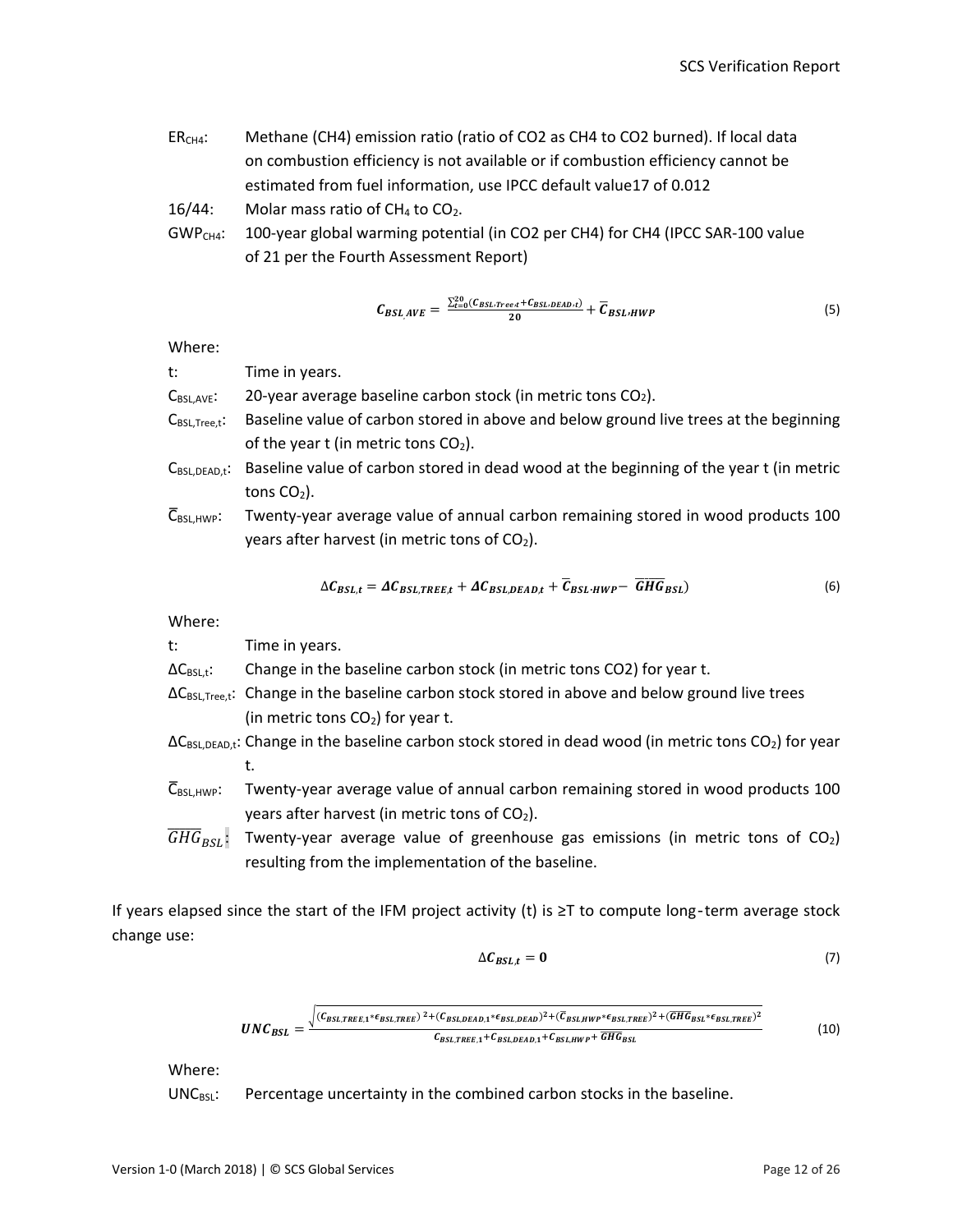| $C_{BSL, TREE,t}$ : Carbon stock in the baseline stored in above and below ground live trees (in                 |
|------------------------------------------------------------------------------------------------------------------|
| metric tons $CO2$ ) in year t.                                                                                   |
| $C_{BSL,DEAD,t}$ : Carbon stock in the baseline stored in dead wood (in metric tons CO <sub>2</sub> ) in year t. |

- $\overline{C}_{BSL,HWP}$ : Twenty-year average value of annual carbon remaining stored in wood products 100 years after harvest (in metric tons of  $CO<sub>2</sub>$ ).
- $GHG_{BSL}$ : Twenty-year average value of greenhouse gas emissions (in metric tons of CO<sub>2</sub>) resulting from the implementation of the baseline.
- $\epsilon_{BSL, TREE}$ : Percentage uncertainty expressed as 90% confidence interval percentage of the mean of the carbon stock in above and below ground live trees (in metric tons CO2) for the initial inventory in year *1*.
- $\epsilon_{BSL, DEAD}$ : Percentage uncertainty expressed as 90% confidence interval percentage of the mean of the carbon stock in dead wood (in metric tons  $CO<sub>2</sub>$ ) for the initial inventory in year *1*.

All of the data used for the calculations above was made available to the audit team, and SCS confirmed the numbers by independent review.

The audit team reviewed the project team's calculations, workbooks, and reports with the conclusion that the client's values are accurate and consistent. No additional assessment was required.

SCS concludes that the GHG Project Plan sufficiently assessed the baseline scenario and that the scenario is relevant, complete, consistent, accurate, transparent, and conservative.

#### <span id="page-17-0"></span>**4.3.2 Quantification of Project Emissions**

The project activity is improved forest management, with Hawk Mountain Sanctuary Association's forest management practices representing a significant improvement in the carbon storage and conservation value than higher return, more aggressive management regimes of industrial private lands in the region, which are characterized by shorter, even-aged rotations with a large degree of commercial high grading. Management decisions of the forest focus on sustainable, natural forest growth and maintenance harvests for essential activities and forest health. The project ensures long-term sustainable management of the forests, which could otherwise undergo significant commercial timber harvesting.

#### <span id="page-17-1"></span>**4.3.3 Quantification of Emissions Reductions**

Emission reductions are calculated using the following equations.

$$
\Delta C_{P, TREE, t} = (C_{P, TREE, t} - C_{P, TREE, t-1})
$$
\n(21)

Where:

t: Time in years.  $\Delta C_{P,Tree, t}$ : Change in the project carbon stock stored in above and below ground live trees (in metric tons  $CO<sub>2</sub>$ ) for year t.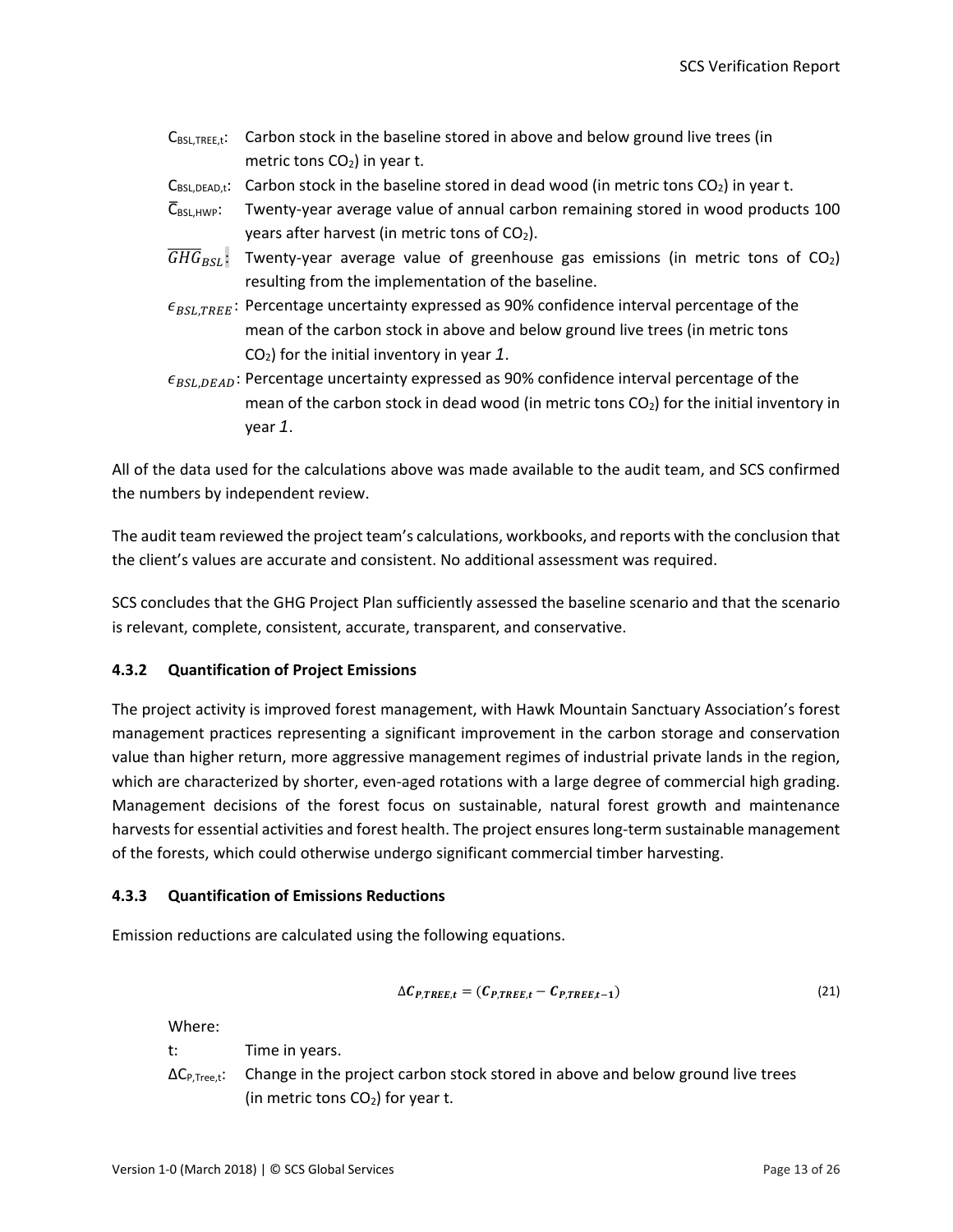$C_{P,Tree, t}$ : Project value of carbon stored in above and below ground live trees at the beginning of the year t (in metric tons  $CO<sub>2</sub>$ ) and t-1 signifies the value in the prior year.

$$
\Delta C_{P,DEAD,t} = (C_{P,DEAD,t} - C_{P,DEAD,t-1})
$$
\n(12)

Where:

t: Time in years.

- $\Delta C_{P,DEAD,t}$ : Change in the Project carbon stock stored in dead wood (in metric tons  $CO<sub>2</sub>$ ) for year t.
- $C_{P,DEAD,t}$ : Project value of carbon stored in dead wood at the beginning of the year t (in metric tons  $CO<sub>2</sub>$ ) and t-1 signifies the value in the prior year.

$$
GHG_{P,t} = BS_{P,t} * ER_{CH_4} * \frac{16}{44} * GWP_{CH_4}
$$
\n(13)

Where:

t: Time in years.

- $GHG_{P.t}$ : Greenhouse gas emission (in metric tons CO2e) resulting from the implementation of the project in year (t).
- $BS_{P,t}:$  Carbon stock (in metric tons  $CO<sub>2</sub>$ ) in logging slash burned in the project in year t.

ER<sub>CH4</sub>: Methane (CH4) emission ratio (ratio of CO2 as CH4 to CO2 burned). If local data on combustion efficiency is not available or if combustion efficiency cannot be estimated from fuel information, use IPCC default value17 of 0.012

16/44: Molar mass ratio of  $CH_4$  to  $CO_2$ .

GWP<sub>CH4</sub>: 100-year global warming potential (in CO2 per CH4) for CH4 (IPCC SAR-100 value of 21 per the Fourth Assessment Report)

$$
\Delta C_{P,t} = \Delta C_{P, TREE,t} + \Delta C_{P,DEAD,t} + C_{P,HWP} - GHG_{P,t}
$$
\n(14)

Where:

| t:                                                            | Time in years.                                                                                                            |
|---------------------------------------------------------------|---------------------------------------------------------------------------------------------------------------------------|
| $\Delta C_{P,t}$ :                                            | Change in the project carbon stock and GHG emissions (in metric tons CO2e) for year                                       |
|                                                               | t.                                                                                                                        |
| $\Delta \mathsf{C}_{\mathsf{P}, \mathsf{Tree}, \mathsf{t}}$ : | Change in the project carbon stock stored in above and below ground live trees                                            |
|                                                               | (in metric tons $CO2$ ) for year t.                                                                                       |
|                                                               | $\Delta C_{P,DEAD,t}$ : Change in the project carbon stock stored in dead wood (in metric tons CO <sub>2</sub> ) for year |
|                                                               | t.                                                                                                                        |
| $C_{P,HWP}$ :                                                 | Carbon remaining stored in wood products 100 years after harvest (in metric                                               |
|                                                               | tons CO2) for the project in year t.                                                                                      |
| $GHG_{P.t}$ :                                                 | Greenhouse gas emission (in metric tons CO2e) resulting from the                                                          |
|                                                               | implementation of the project in year (t).                                                                                |
|                                                               |                                                                                                                           |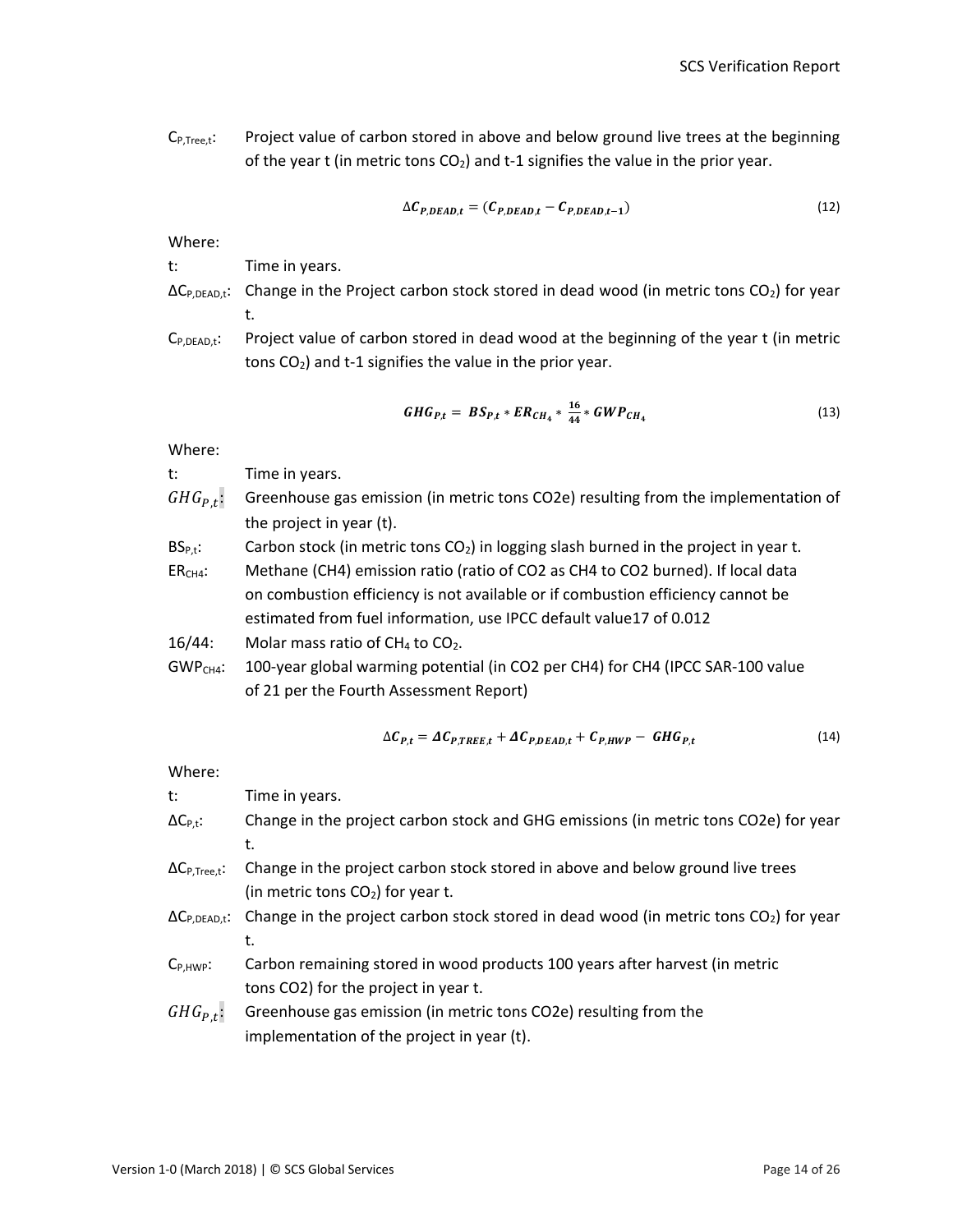$$
UNC_{P,t} = \frac{\sqrt{(C_{P, TREE,1} * \epsilon_{P, TREE})^2 + (C_{P,DEAD,1} * \epsilon_{P,DEAD})^2 + (C_{P,HWP,t} * \epsilon_{P, TREE})^2 + (GHG_{P,t} * \epsilon_{P, TREE})^2}}{C_{P, TREE,1} + C_{P,DEAD,1} + C_{P,HWP} + GHG_{P,t}}
$$
(18)

Where:

- $UNC_{P,t}$ : Percentage uncertainty in the combined carbon stocks in the project in year t.  $C_{P,THEE,t}$ : Carbon stock in the project stored in above and below ground live trees (in metric tons  $CO<sub>2</sub>$ ) in year t. $\Delta C_{BSL,Tree, t}$ : Change in the baseline carbon stock stored in above and below ground live trees (in metric tons  $CO<sub>2</sub>$ ) for year t.
- $C_{P,DEAD,t}$ : Carbon stock in the baseline stored in dead wood (in metric tons  $CO<sub>2</sub>$ ) in year t.
- $C_{P,HWP,t}$ : Annual carbon (in metric tons  $CO<sub>2</sub>$ ) remaining stored in wood products in the project 100 years after harvest in year t.
- $GHG_{P.t}$ : Greenhouse gas emission (in metric tons CO<sub>2</sub>e) resulting from the implementation of the project in year t.
- $\epsilon_{P, TREE}$ : Percentage uncertainty expressed as 90% confidence interval percentage of the mean of the carbon stock in above and below ground live trees (in metric tons  $CO<sub>2</sub>$ ) for the last remeasurement of the inventory prior to year t.
- $\epsilon_{P,DEAD}$ : Percentage uncertainty expressed as 90% confidence interval percentage of the mean of the carbon stock in dead wood (in metric tons  $CO<sub>2</sub>$ ) for the last remeasurement of the inventory prior to year t.

$$
UNC_t = \frac{\sqrt{(AC_{BSL,t}*UNC_{BSL})^2 + (AC_{P,t}*UNC_{P,t})^2}}{AC_{BSL,t} + AC_{P,t}}
$$
\n(19)

Where:

- $UNC_t$ : Total project uncertainty in year t, in %.
- $\Delta C_{BSL,t}$ : Change in the baseline carbon stock and GHG emissions (in metric tons CO2) for year t.
- $UNC_{BSL}:$  Percentage uncertainty in the combined carbon stocks in the baseline.
- $C_{P,DEAD,t}$ : Carbon stock in the baseline stored in dead wood (in metric tons  $CO<sub>2</sub>$ ) in year t.
- $C_{P,HWP,t}$ : Annual carbon (in metric tons  $CO<sub>2</sub>$ ) remaining stored in wood products in the project 100 years after harvest in year t.
- $GHG_{P,t}$ : Greenhouse gas emission (in metric tons CO<sub>2</sub>e) resulting from the implementation of the project in year t.
- $\epsilon_{PTREF}$ : Percentage uncertainty expressed as 90% confidence interval percentage of the mean of the carbon stock in above and below ground live trees (in metric tons  $CO<sub>2</sub>$ ) for the last remeasurement of the inventory prior to year t.
- $\epsilon_{P,DEAD}$ : Percentage uncertainty expressed as 90% confidence interval percentage of the mean of the carbon stock in dead wood (in metric tons  $CO<sub>2</sub>$ ) for the last remeasurement of the inventory prior to year t.

If calculated UNC in equation (19) is <10%, then UNC shall be considered 0% in equation (20).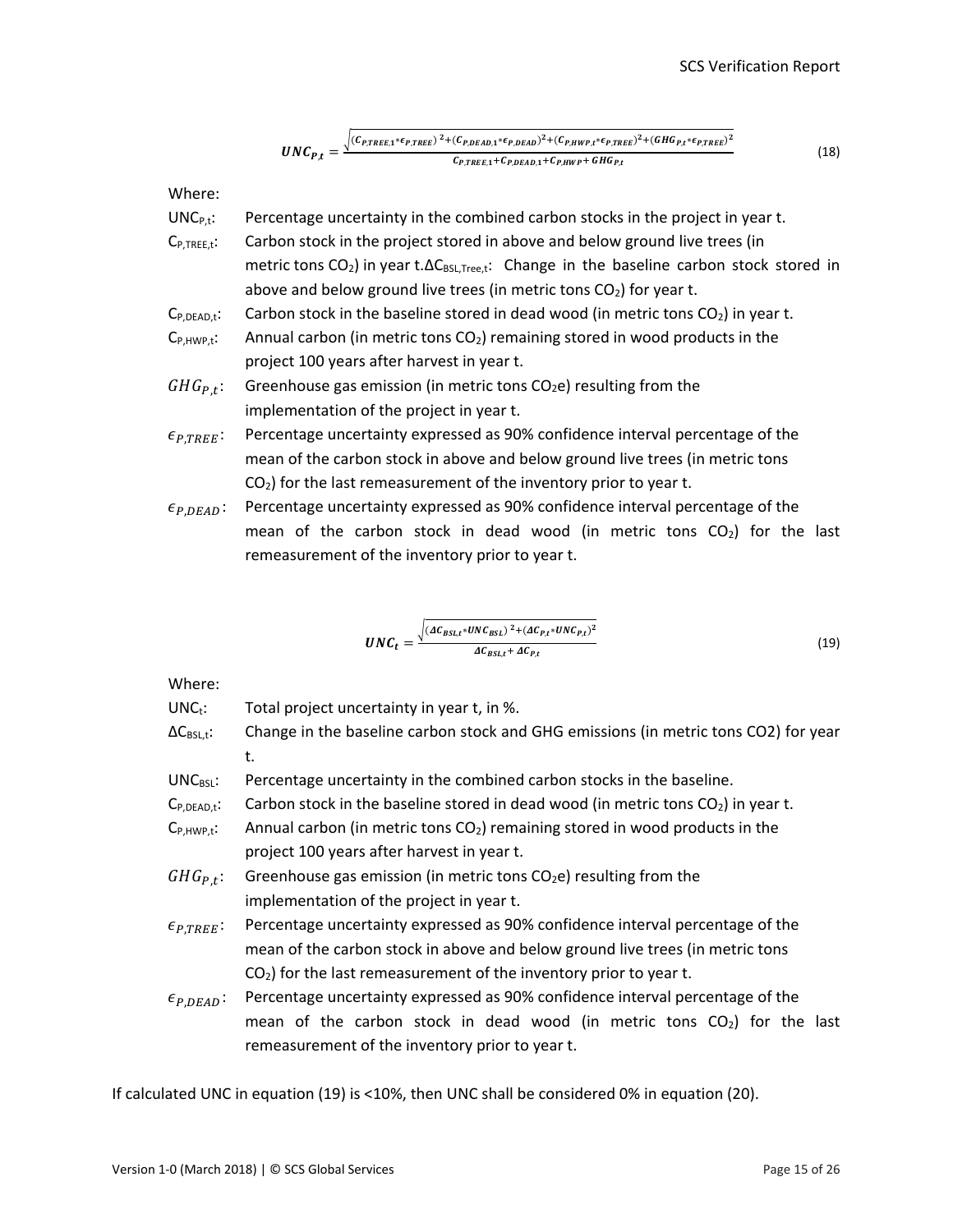$$
\mathcal{C}_{ACR,t} = \left(\Delta \mathcal{C}_{P,t} - \Delta \mathcal{C}_{BSL,t}\right) * (1 - LK) * (1 - UNC_t) * (1 - BUF) \tag{20}
$$

Where:

| $C_{ACR,t}$ :                                  | Annual net greenhouse gas emission reductions (in metric tons CO2e) at time t.              |
|------------------------------------------------|---------------------------------------------------------------------------------------------|
| $\Delta C_{P,t}$ :                             | Change in the project carbon stock and GHG emissions (in metric tons CO2e) for year         |
|                                                | t.                                                                                          |
| $\Delta\mathsf{C}_{\mathsf{BSL},\mathsf{t}}$ : | Change in the baseline carbon stock (in metric tons CO2) for year t.                        |
| LK:                                            | Leakage discount.                                                                           |
| BUF:                                           | The non-permanance buffer deduction. BUF will be set to zero if an ACR approved             |
|                                                | insurance product is used.                                                                  |
| $UNC_t$ :                                      | Total Project Uncertainty, (in %) for year t. UNCt will be set to zero if the project meets |
|                                                | ACR's precision requirement of within ±10% of the mean with 90% confidence. If the          |
|                                                | project does not meet this precision target, UNCt should be the half-width of the           |
|                                                | confidence interval of calculated net GHG emission reductions.                              |
|                                                |                                                                                             |

Any negative project stock change  $(C_{ACR,t})$  values from time t will carry over to the following year through a balance of negative emission reduction tons  $(C_{NEG,t})$  which is calculated using equation 21.

$$
C_{NEG,t} = C_{NEG,t-x} + C_{ACR,t}
$$
\n(21)

Where:

| $\mathsf{C}_{\mathsf{NEG},\mathsf{t}}$ :                   | Negative balance of annual net greenhouse gas emission reductions (in metric   |
|------------------------------------------------------------|--------------------------------------------------------------------------------|
|                                                            | tons CO2e) at time t.                                                          |
| $\mathsf{C}_{\mathsf{NEG},\mathsf{t}\text{-}\mathsf{x}}$ : | Negative balance of annual net greenhouse gas emission reductions (in metric   |
|                                                            | tons CO2e) at the last valid verification report x years ago (time t-x).       |
| $C_{ACR,t}$ :                                              | Annual net greenhouse gas emission reductions (in metric tons CO2e) at time t. |

If the value of  $C_{NEG,t}$  is less than zero in any year prior to the end of the Crediting Period, ERT values are calculated using equation 22, otherwise equation 23 is used.

$$
ERT_t = 0 \tag{22}
$$

$$
ERT_t = C_{NEGmt-x} + C_{ACR,t}
$$
\n(23)

Where:

 $ERT_t:$  Emission Reduction Tons issued with vintage year t.  $C_{NEG,t-x}$ : Negative balance of annual net greenhouse gas emission reductions (in metric tons CO2e) at the last valid verification report x years ago (time t-x).

 $C_{ACR,t}$ : Annual net greenhouse gas emission reductions (in metric tons CO2e) at time t.

All of the data used for the project calculations above was made available to the audit team, and SCS confirmed the numbers by review of: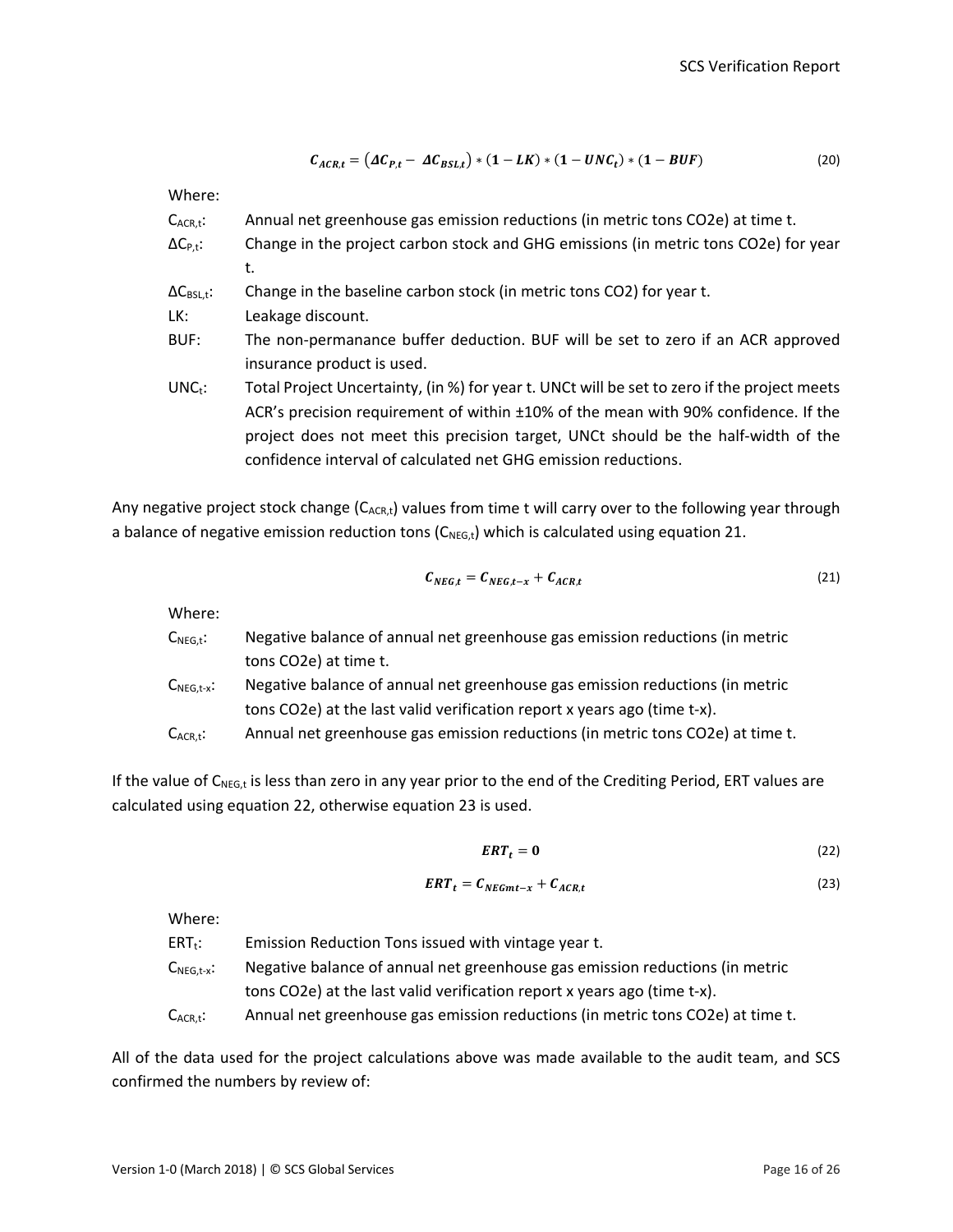- HawkMountain\_GHG\_Plan\_11\_06\_18.pdf
- Hawk\_RP2\_MonitoringReport\_05\_20\_19.pdf
- HawkMountain\_RP\_ERT\_HWP\_5\_20\_19
- Annual-Project-Attestation\_2019\_signed.pdf
- The Nature Conservancy FSC CoC cert IN-2018-1.pdf
- HMS Boundary 5 3 18.shp

SCS concludes that the Monitoring Report and GHG Project Plan sufficiently assessed the emission reductions and calculated them accurately and correctly.

#### <span id="page-21-0"></span>**4.3.4 Monitoring Plan**

The monitoring parameters and the quantification approach employed by the Project Proponent in the baseline and project scenarios conform to the parameters and quantification methods required by the Methodology. SCS determined that the project team sufficiently documented and quantified each parameter. Bluesource monitored each parameter throughout the reporting period, and the resulting data was subsequently provided to the audit team.

<span id="page-21-1"></span>

| <b>Parameter</b>      | A <sub>1</sub>                                                                 |
|-----------------------|--------------------------------------------------------------------------------|
| Units                 | Acres                                                                          |
| <b>Description</b>    | Area of IFM Project                                                            |
| <b>Methodology</b>    | Strata area figures adjusted based on stocking levels and species distribution |
| Equation #(s)         |                                                                                |
| <b>Source of Data</b> | GIS shape file derived from GPS coordinates                                    |
| <b>Measurement</b>    |                                                                                |

| <b>Parameter</b>      |                                                                  |
|-----------------------|------------------------------------------------------------------|
| <b>Units</b>          | yr                                                               |
| <b>Description</b>    | Number of years between monitoring time t and t1 $(T = t2 - t1)$ |
| <b>Methodology</b>    |                                                                  |
| Equation #(s)         |                                                                  |
| <b>Source of Data</b> | <b>Monitoring Reports</b>                                        |
| <b>Measurement</b>    | Subtraction                                                      |

| <b>Parameter</b>      | Diameter at breast height of tree           |
|-----------------------|---------------------------------------------|
| <b>Units</b>          | Inches (to $1/10th$ an inch)                |
| <b>Description</b>    | Tree diameter measure 4.5 feet above ground |
| <b>Methodology</b>    | Measured with Loggers Tape or calipers      |
| Equation #(s)         |                                             |
| <b>Source of Data</b> | Field measurement                           |
| <b>Measurement</b>    |                                             |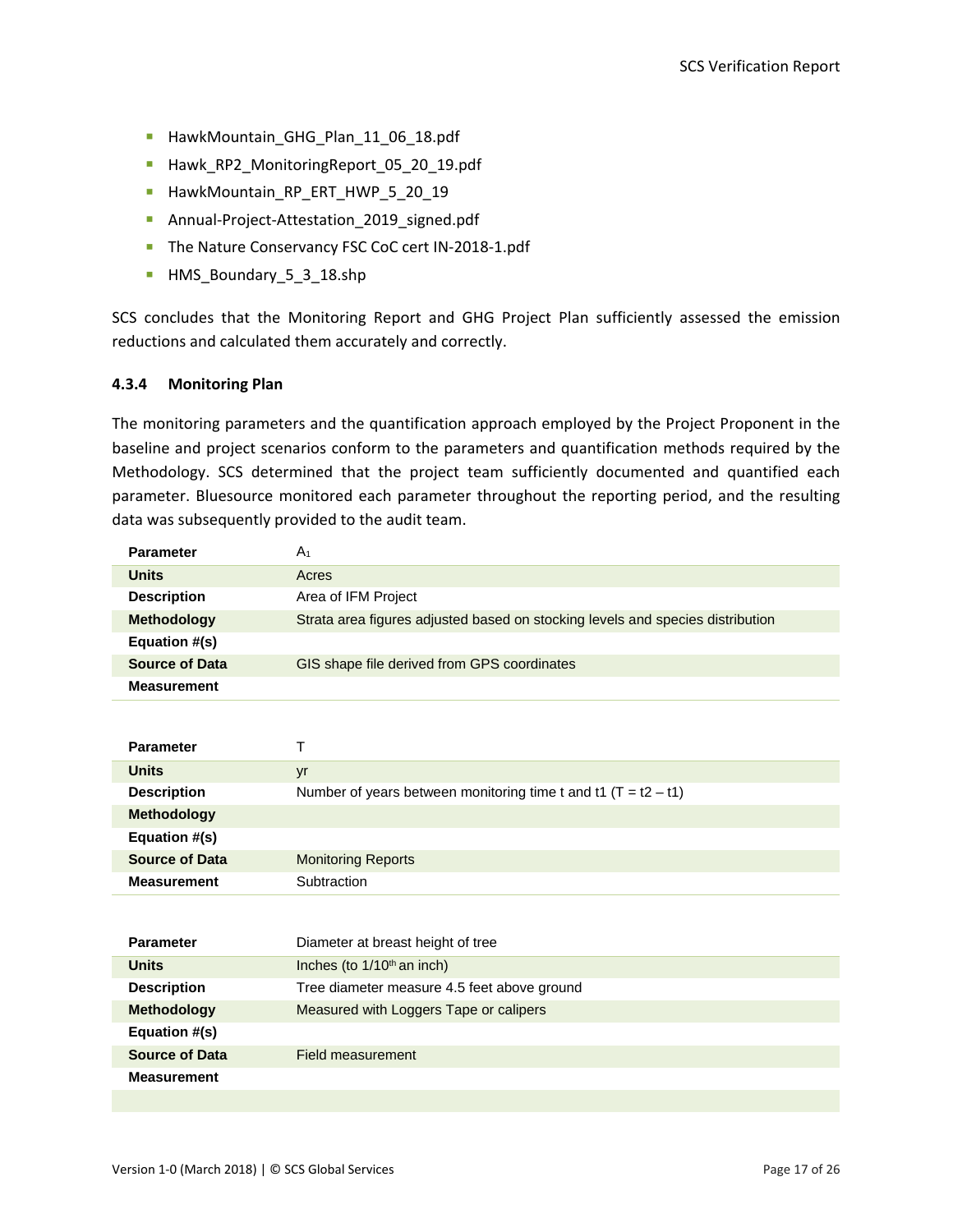| <b>Parameter</b>      | Н                                      |
|-----------------------|----------------------------------------|
| <b>Units</b>          | Feet                                   |
| <b>Description</b>    | Height of tree                         |
| <b>Methodology</b>    | Measured with clinometer or hypsometer |
| Equation #(s)         |                                        |
| <b>Source of Data</b> | Field measurement                      |
| <b>Measurement</b>    |                                        |

| <b>Parameter</b>                      | Decay Class                                                                                  |
|---------------------------------------|----------------------------------------------------------------------------------------------|
| <b>Units</b>                          |                                                                                              |
| <b>Description</b>                    | Qualitative degree of decomposition                                                          |
| <b>Methodolog</b><br><b>v</b> Section | Qualitative assessment of dead tree into 1 of 4 decay classes based on class<br>descriptions |
| Equation #(s)                         |                                                                                              |
| <b>Source of Data</b>                 | Field measurement                                                                            |
| <b>Measurement</b>                    |                                                                                              |

| <b>Parameter</b>      | Tree Live/Dead Status                                  |
|-----------------------|--------------------------------------------------------|
| <b>Units</b>          |                                                        |
| <b>Description</b>    | Live or Dead                                           |
| <b>Methodology</b>    | Measured per the Hawk Mountain Carbon Plot Methodology |
| Equation #(s)         |                                                        |
| <b>Source of Data</b> | Field measurement                                      |
| <b>Measurement</b>    |                                                        |

| <b>Parameter</b>               | Defect                                                                                                                                                                                         |
|--------------------------------|------------------------------------------------------------------------------------------------------------------------------------------------------------------------------------------------|
| <b>Units</b>                   |                                                                                                                                                                                                |
| <b>Description</b>             | Qualitative percent of missing biomass                                                                                                                                                         |
| <b>Methodolog</b><br>y Section | Qualitative assessment of tree assessed by thirds for the % missing biomass from<br>each third. Post-inventory weighting conducted for each third of tree (Bottom 65%,<br>Middle 25%, Top 10%) |
| Equation #(s)                  |                                                                                                                                                                                                |
| <b>Source of Data</b>          | Field measurement                                                                                                                                                                              |
| <b>Measurement</b>             |                                                                                                                                                                                                |

| <b>Parameter</b>      | <b>Species Composition</b>                                      |
|-----------------------|-----------------------------------------------------------------|
| <b>Units</b>          | $\%$                                                            |
| <b>Description</b>    | Spp composition as a percentage of basal area                   |
| <b>Methodology</b>    | Derived from the basal area calculations in the inventory data. |
| Equation #(s)         |                                                                 |
| <b>Source of Data</b> | Calculation of project emissions.                               |
| <b>Measurement</b>    |                                                                 |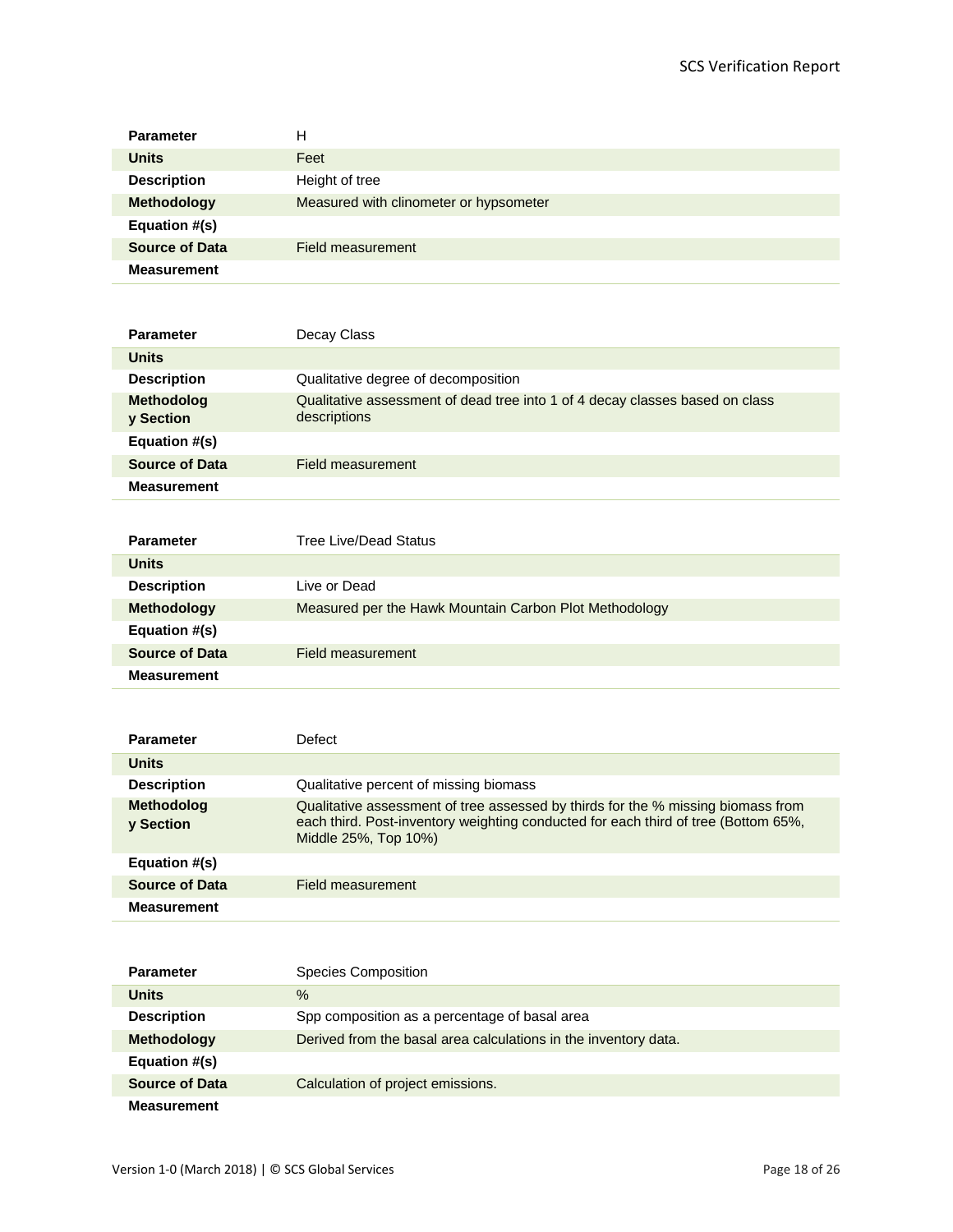| <b>Parameter</b>                     | <b>Harvest Wood Products</b>                                                                                |  |  |
|--------------------------------------|-------------------------------------------------------------------------------------------------------------|--|--|
| <b>Units</b>                         | Metrics tons $CO2$                                                                                          |  |  |
| <b>Description</b>                   | Carbon remaining in stored wood products 100 years after harvest for the project<br>in year t.              |  |  |
| <b>Methodology</b><br><b>Section</b> | Wood volumes harvested will be monitored using American Forest<br>Management's internal recordation system. |  |  |
| Equation #(s)                        |                                                                                                             |  |  |
| <b>Source of Data</b>                | Field measurement                                                                                           |  |  |
| <b>Measurement</b>                   |                                                                                                             |  |  |
|                                      |                                                                                                             |  |  |
| <b>Parameter</b>                     | <b>Forest Carbon</b>                                                                                        |  |  |
| <b>Units</b>                         | Metrics tons of $CO2$                                                                                       |  |  |
| <b>Description</b>                   | Carbon stores in above and below ground live trees at the beginning of the year t                           |  |  |
| <b>Methodology</b>                   | Consistent with Hawk Mountain Carbon Plot Methodology.docx                                                  |  |  |
| Equation #(s)                        |                                                                                                             |  |  |
| <b>Source of Data</b>                | Calculation of project emissions.                                                                           |  |  |
| <b>Measurement</b>                   |                                                                                                             |  |  |

#### **4.3.5 Verification Body Data checks**

The audit team assessed the Project Proponent's emission reduction calculation inputs and procedures to convert the raw inventory data into emission reduction estimates. This review included a detailed look at the Project's data aggregation and processing procedures, recordkeeping and data storage, and the quality control and assurance procedures. Additionally, the audit team conducted interviews with relevant personnel involved in these activities.

#### <span id="page-23-0"></span>**4.3.6 Parameters Monitored**

SCS devoted a portion of the verification assessment to the review of the manner and by which net GHG reductions and removals were quantified. This assessment included a review of project assumptions, raw data inputs and accuracy of calculations. The formulas and raw data inputs used to determine emission reduction calculations as described in the methodology and the calculation spreadsheets were first reviewed for compliance. The main parameters were verified via independent re-quantification and are listed in sections 4.3.1 and 4.3.3 of this report. In some cases, a random sample was selected as all of the data could not be examined during verification services.

#### **Emission Reductions**

The audit team verified that the Project Proponent used the appropriate emissions factors and GWP's to calculate total emission reductions, which is adherent to the ACR Methodology. The team recalculated the final emission reductions and confirmed that they are without material discrepancy.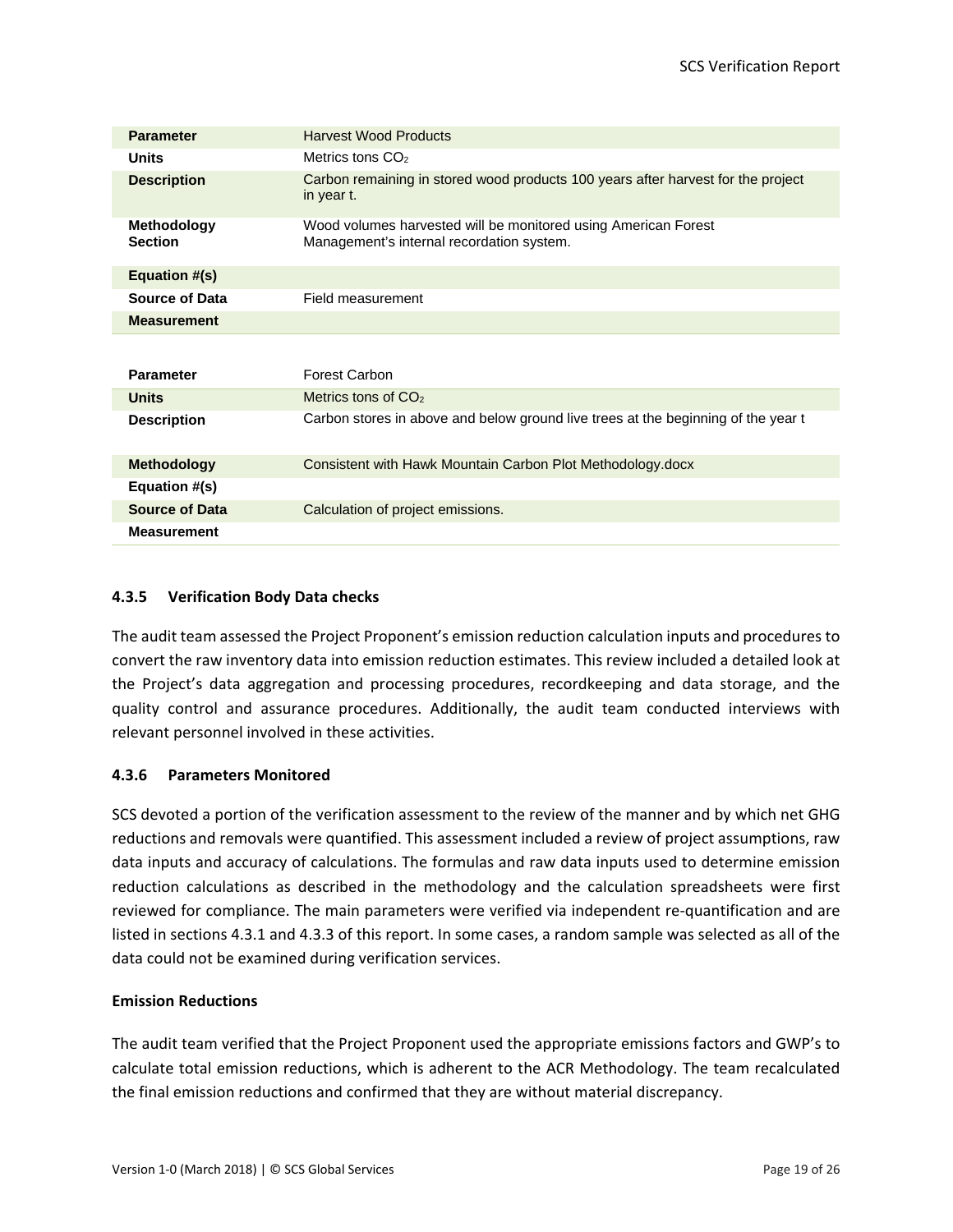The ERT's associated with the second reporting period are reported in the ERT workbook and are verified by the verification team are as follows:

- 46,175 tCO2e (Emissions reductions at the end of the current reporting period without risk buffer deductions)
- 37,402 tCO2e (Emissions reductions at the end of the current reporting period including risk buffer deductions)
- 8,773 t CO2e Risk buffer contribution
- 30,784 t CO2e Leakage deduction

#### **Variances or Deviations**

For this reporting period, there were no variances or deviations

#### **Materiality**

%  $Error = \frac{(Project\ Emission\ Reduction\ Association - Verify\ E\ mission\ Reduction)}{Verify\ error} * 100$ 

% Error = 
$$
\frac{(37,416 - 37,402)}{37,416} * 100 = \frac{-14}{37,416} * 100 = -0.04\%
$$

# **5 Verification Conclusion**

The audit team affirms with a reasonable level of assurance that the Blue Source – Hawk Mountain Improved Forest Management Project has been designed and, for the duration of the reporting period 17 March 2018 to 16 March 2019, implemented in accordance with the verification criteria, as set out in the documents referenced in Section 2.2 above.

On the basis of the information made available SCS and the analyses completed during the verification, SCS was able to reach a positive opinion, with a reasonable level of assurance, that the emission reductions represented by the Project Proponent during the monitoring period of 17 March 2018 to 16 March 2019 are free from material misstatement and in conformance with the assessment criteria.

The following provides a summary of the verification results: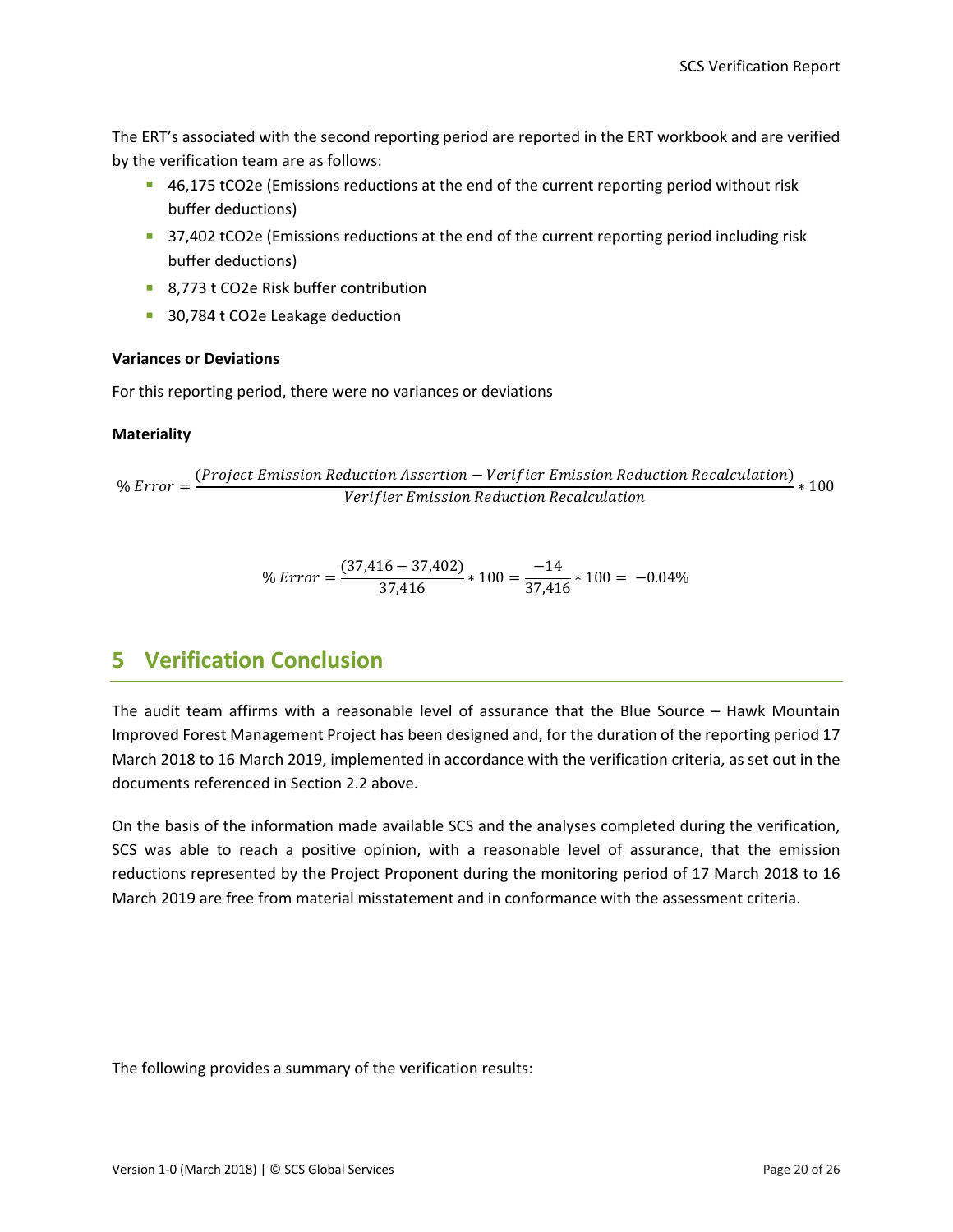| <b>Reporting Period</b>                  | <b>Baseline Emissions tCO<sub>2</sub>e</b> | <b>Project Emissions</b><br>$tCO2$ e | <b>Net GHG Emission</b><br><b>Reductions tCO<sub>2</sub>e</b> |
|------------------------------------------|--------------------------------------------|--------------------------------------|---------------------------------------------------------------|
| 17 March 2018 to<br><b>16 March 2019</b> | $-72,180$                                  | 4.779                                | 37,402                                                        |

*Note: final numbers are rounded for simplicity.*

MetiHe **Lead Verifier's Approval** Michael Hoe, 11 July 2019 **Technical Reviewer's Approval** Letty Brown, 11 July 2019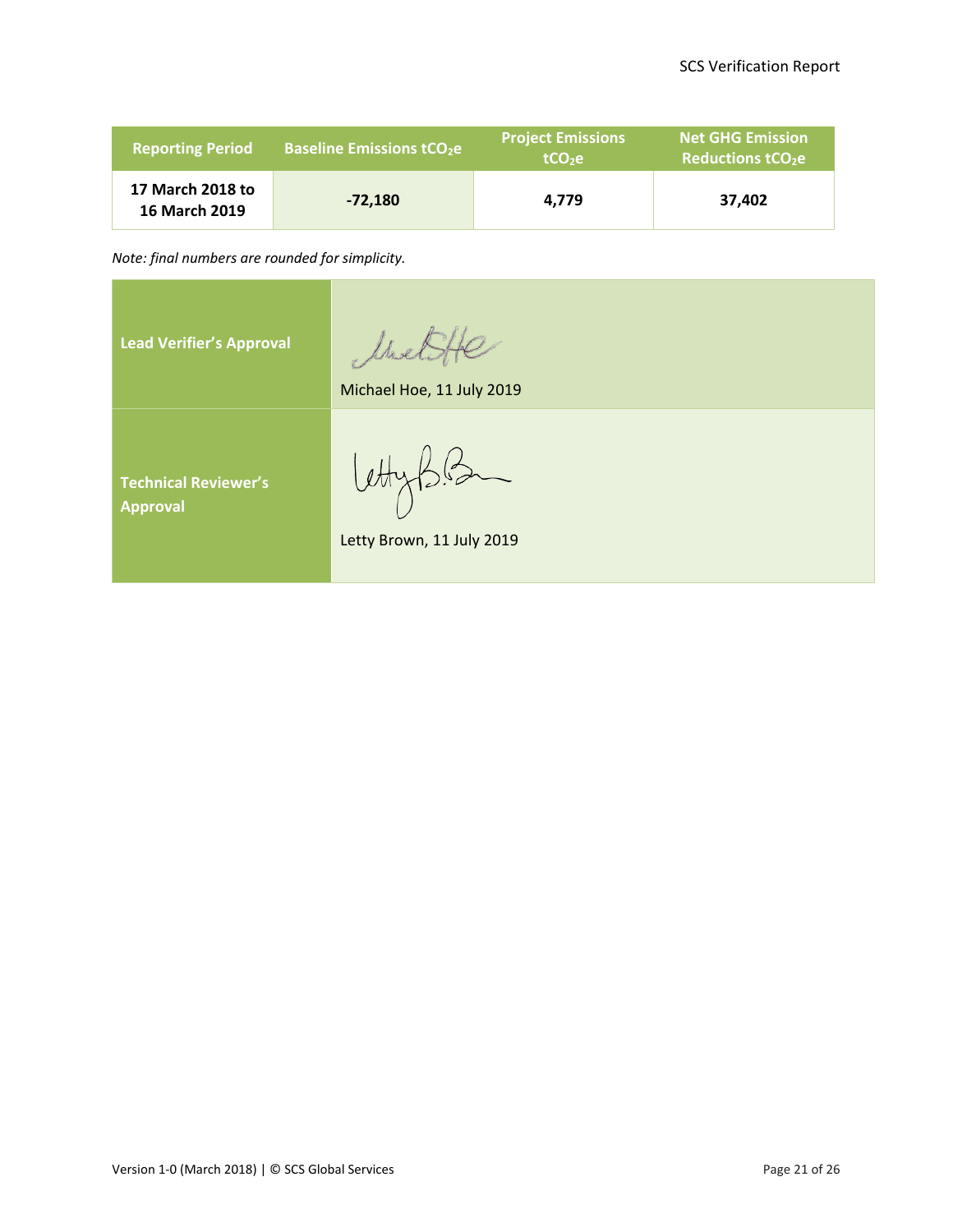# <span id="page-26-0"></span>**Appendix A: SCS Certification Mark**

Congratulations on receiving a positive verification for the Blue Source – Hawk Mountain Improved Forest Management Project. Your project is now eligible to use the SCS Kingfisher Certification Mark B for Carbon Offset Project Verification, as represented on the cover page of this verification report. The SCS Kingfisher Certification Mark increases the recognition of your achievements with your verification carbon offset project.

Please refer to the *SCS Kingfisher Certification Mark Labeling and Language Guide: Mark B* provided to you by the GHG Verification Program staff for more information about your Mark and usage. Should you have any additional questions regarding your Mark, use, messaging, or other marketing opportunities, please contact the GHG Verification Team or SCS Marketing Staff at [NRmarcom@scsglobalservices.com.](mailto:NRmarcom@scsglobalservices.com)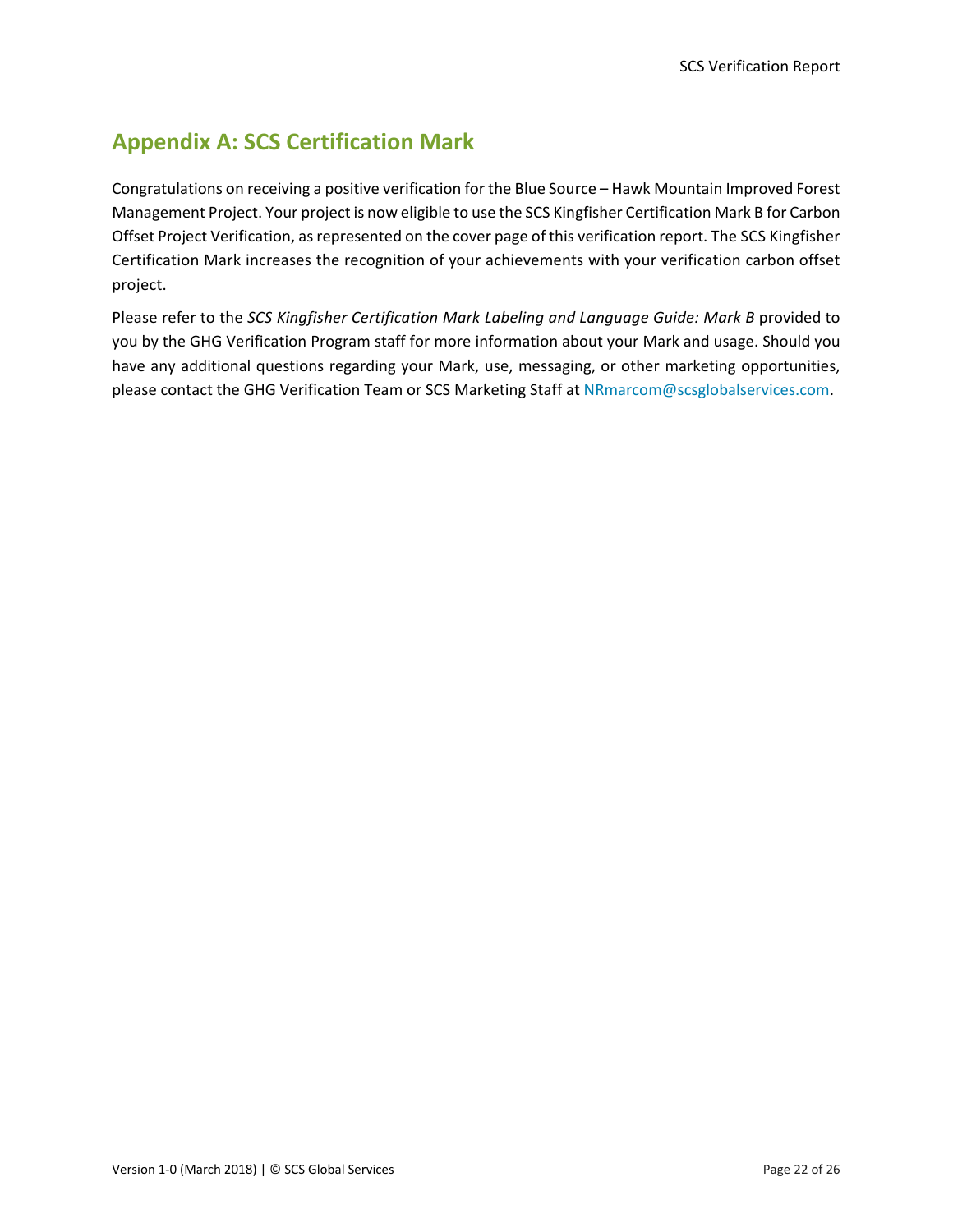# <span id="page-27-0"></span>**Appendix B: List of Documents Reviewed During Audit Proceedings**

#### **RP2 Documents**

- HawkMountain\_GHG\_Plan\_11\_06\_18.pdf
- Annual-Project-Attestation\_2019\_signed.pdf
- The Nature Conservancy FSC CoC cert IN-2018-1.pdf

#### **RP2 Workbooks**

HawkMountain\_RP\_ERT\_HWP\_5\_20\_19.xls

#### **GIS Data**

HMS\_Boundary\_5\_3\_18.shp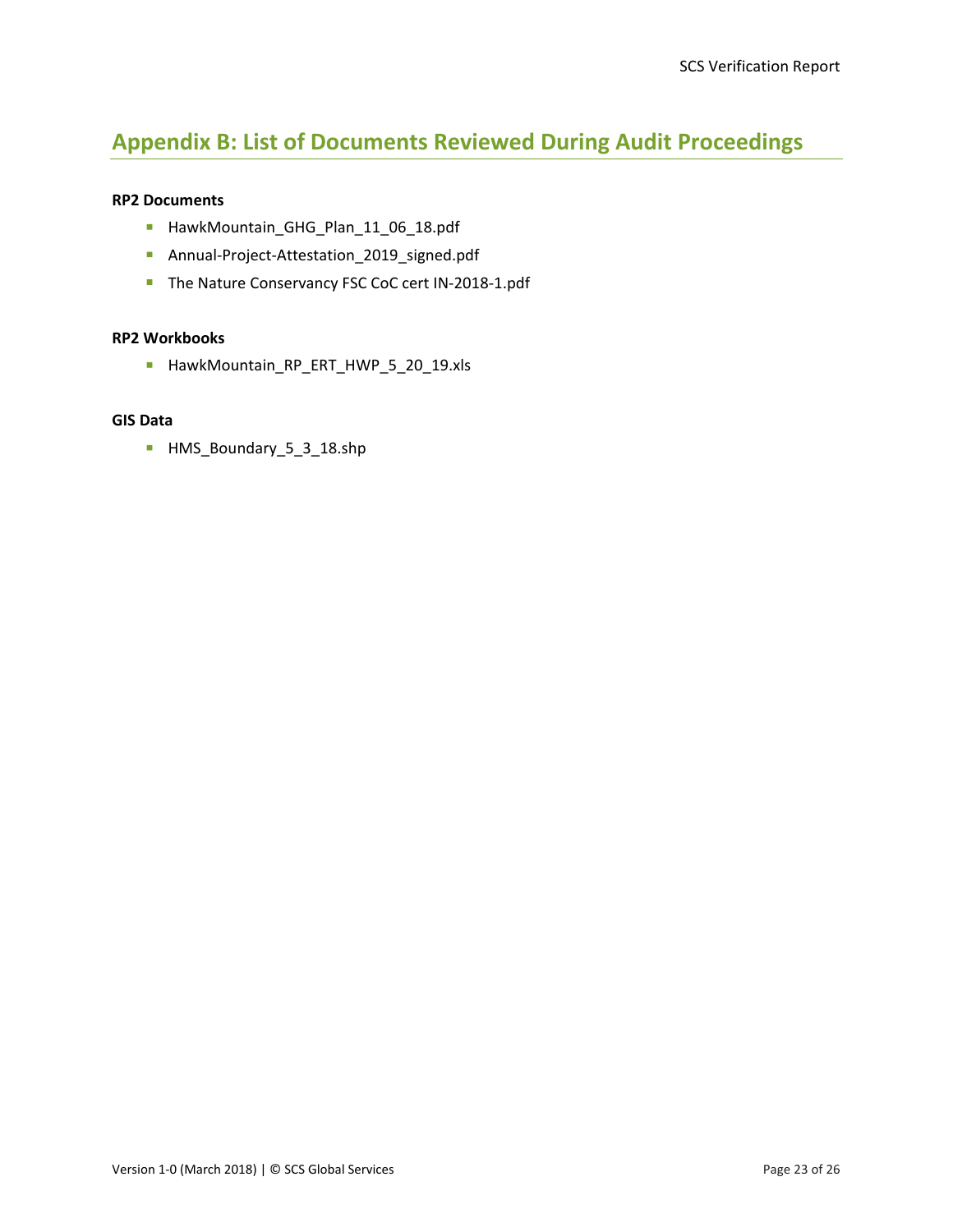# <span id="page-28-0"></span>**Appendix C: List of Findings**

Please see Section 3.6 above for a description of the findings issuance process and the categories of findings issued. It should be noted that all language under "Client Response" is a verbatim transcription of responses provided to the findings by project personnel.

#### **NCR 1 Dated 10 May 2019**

**Standard Reference**: Improved Forest Management Methodology for Quantifying GHG Removals and Emission Reductions through Increased Forest Carbon Sequestration on Non-Federal Forestlands, Version 1.3

**Document Reference**: Hawk\_RP2\_MonitoringReport\_04\_09\_19.pdf

**Finding**: "The American Carbon Registry (ACR) requires that a Project Monitoring Report be provided to the verification body at each Project verification. To facilitate this requirement, use of this Monitoring Report template is required. Please follow all instructions found within each section and provide all requested information."

Upon review of the Monitoring Report: Section VI(1) - Baseline Emissions the audit team found that the client is providing the estimated total Baseline Carbon Stocks as of the current reporting period, rather than, the net GHG reductions and removals in the Baseline Scenario. Please update the Monitoring Report to include the Baseline Emissions rather than the total Baseline carbon stocks as of the end of the current reporting period. Refer to Section C3 of the ACR methodology for more details.

**Project Personnel Response**: The net GHG emissions in the Baseline Scenario is now reported as - 72,180 t CO2e. This has been adjusted in the Monitoring Report.

**Auditor Response**: As a result of this finding, the Baseline Emissions reported in the Monitoring Report was updated and is now reported as -72,180 t CO2e, as required. This finding is now closed. **Bearing on Material Misstatement or Conformance (M/C/NA): C**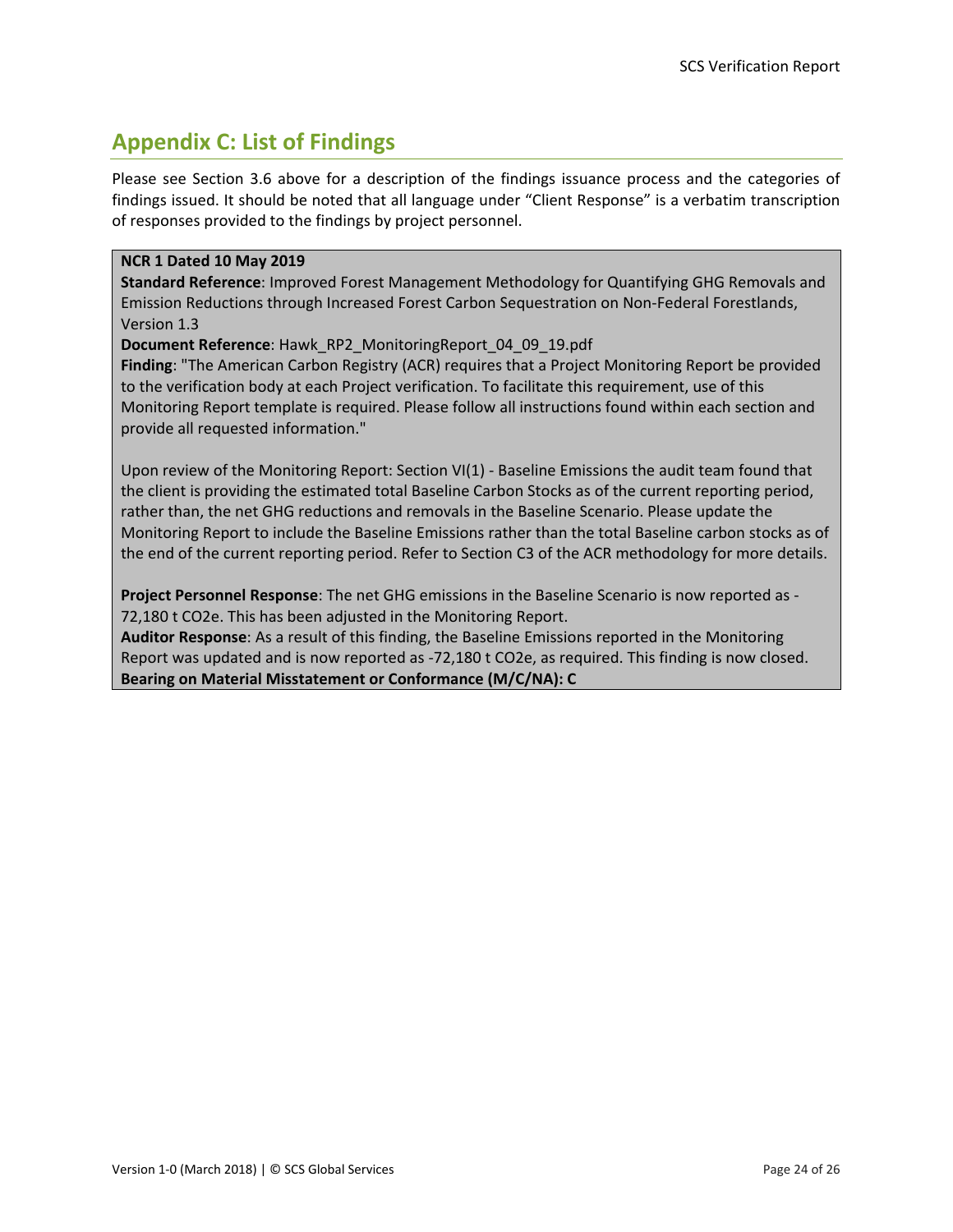#### **NCR 1 Dated 10 May 2019**

**Standard Reference**: Improved Forest Management Methodology for Quantifying GHG Removals and Emission Reductions through Increased Forest Carbon Sequestration on Non-Federal Forestlands, Version 1.3

#### **Document Reference**: Hawk\_RP2\_MonitoringReport\_04\_09\_19.pdf

**Finding**: "The American Carbon Registry (ACR) requires that a Project Monitoring Report be provided to the verification body at each Project verification. To facilitate this requirement, use of this Monitoring Report template is required. Please follow all instructions found within each section and provide all requested information."

Upon review of the Monitoring Report: Section VI(2) - Project Emissions the audit team found that the client is providing the estimated total Project Carbon Stocks as of the end of the current reporting period, rather than, the net GHG reductions and removals in the Project Scenario. Please update the Monitoring Report to include the Project Emissions rather than the total Project carbon stocks as of the end of the current reporting period. Refer to Section D5 of the ACR methodology for more details.

**Project Personnel Response**: The net GHG reductions in the Project Scenario is now reported as 4,779 t CO2e. This has been adjusted in the Monitoring Report.

**Auditor Response**: As a result of this finding the Project GHG reductions reported in the Monitoring Report was updated and is now reported as 4,779 t CO2e, as required. This finding is now closed. **Bearing on Material Misstatement or Conformance (M/C/NA): C**

#### **NIR 3 Dated 10 May 2019**

**Standard Reference**: Improved Forest Management Methodology for Quantifying GHG Removals and Emission Reductions through Increased Forest Carbon Sequestration on Non-Federal Forestlands, Version 1.3

**Document Reference**: Hawk\_RP2\_MonitoringReport\_04\_09\_19.pdf

**Finding**: "The American Carbon Registry (ACR) requires that a Project Monitoring Report be provided to the verification body at each Project verification. To facilitate this requirement, use of this Monitoring Report template is required. Please follow all instructions found within each section and provide all requested information."

Upon review of the Monitoring Report: Section VI(1) - Baseline Emissions the audit team found that the client is providing the estimated total Baseline Carbon Stocks as of the current reporting period. In addition, the value of 303,033 t CO2e for the total Baseline Carbon stocks is not consistent with the ERT workbook provided which reports values of 300,230 t CO2e. Please explain why the values within the ERT workbook and those within the Monitoring Report do not match.

**Project Personnel Response**: The total stocks in the baseline have been corrected to 300,230 t CO2e in the Monitoring Report.

**Auditor Response**: As a result of this finding, the client corrected the value in the Monitoring Report and is now reporting a value of 300,230 which is consistent with the ERT workbook which includes the relevant calculations. This finding is now closed.

**Bearing on Material Misstatement or Conformance (M/C/NA): C**